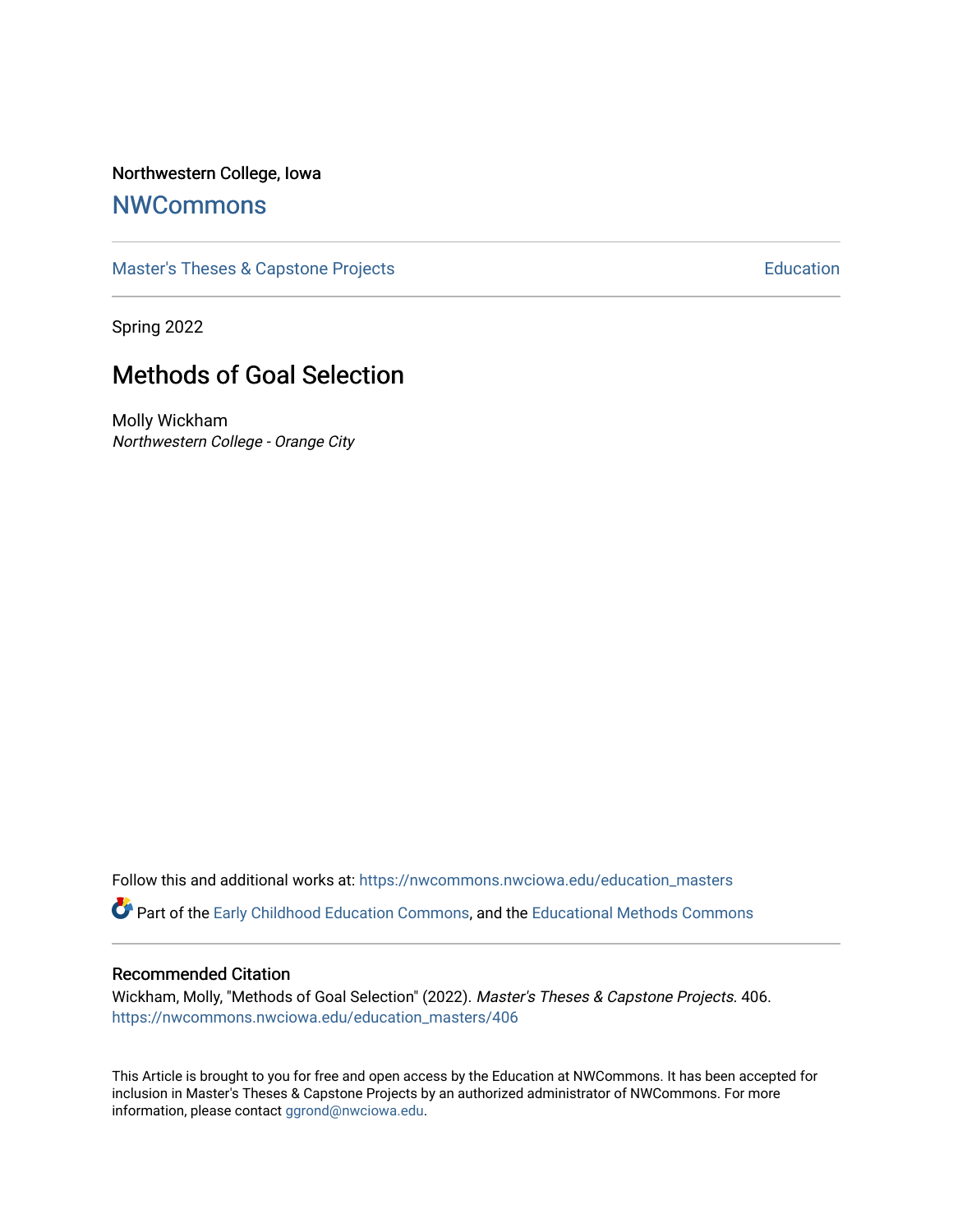## **Methods of Goal Selection**

Molly R. Wickham

Northwestern College

An Action Research Project Presented in Partial Fulfillment of the Requirements For the Degree of Master of Education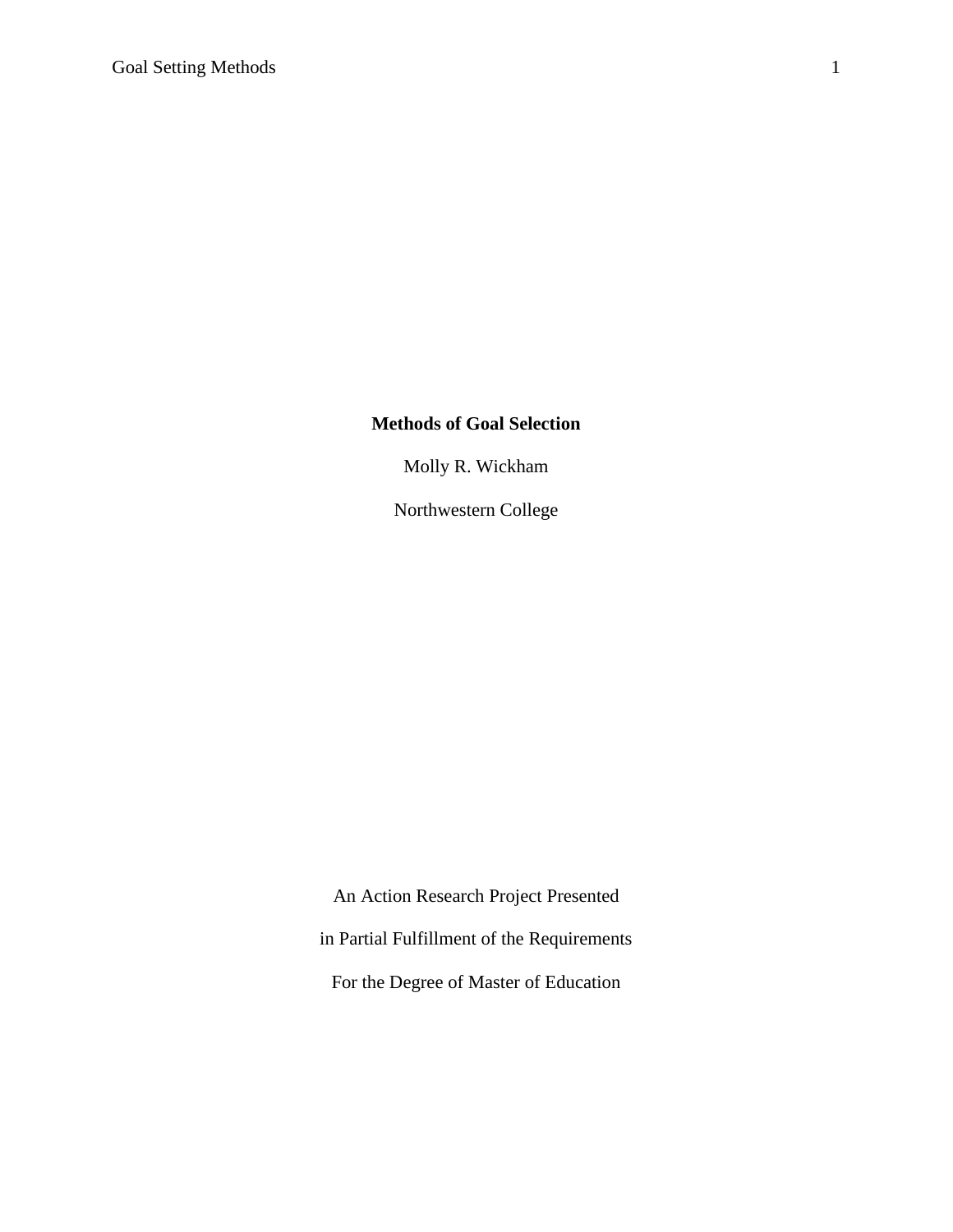| Table of Contents |  |
|-------------------|--|
|                   |  |
|                   |  |
|                   |  |
|                   |  |
|                   |  |
|                   |  |
|                   |  |
|                   |  |
|                   |  |
|                   |  |
|                   |  |
|                   |  |
|                   |  |
|                   |  |
|                   |  |
|                   |  |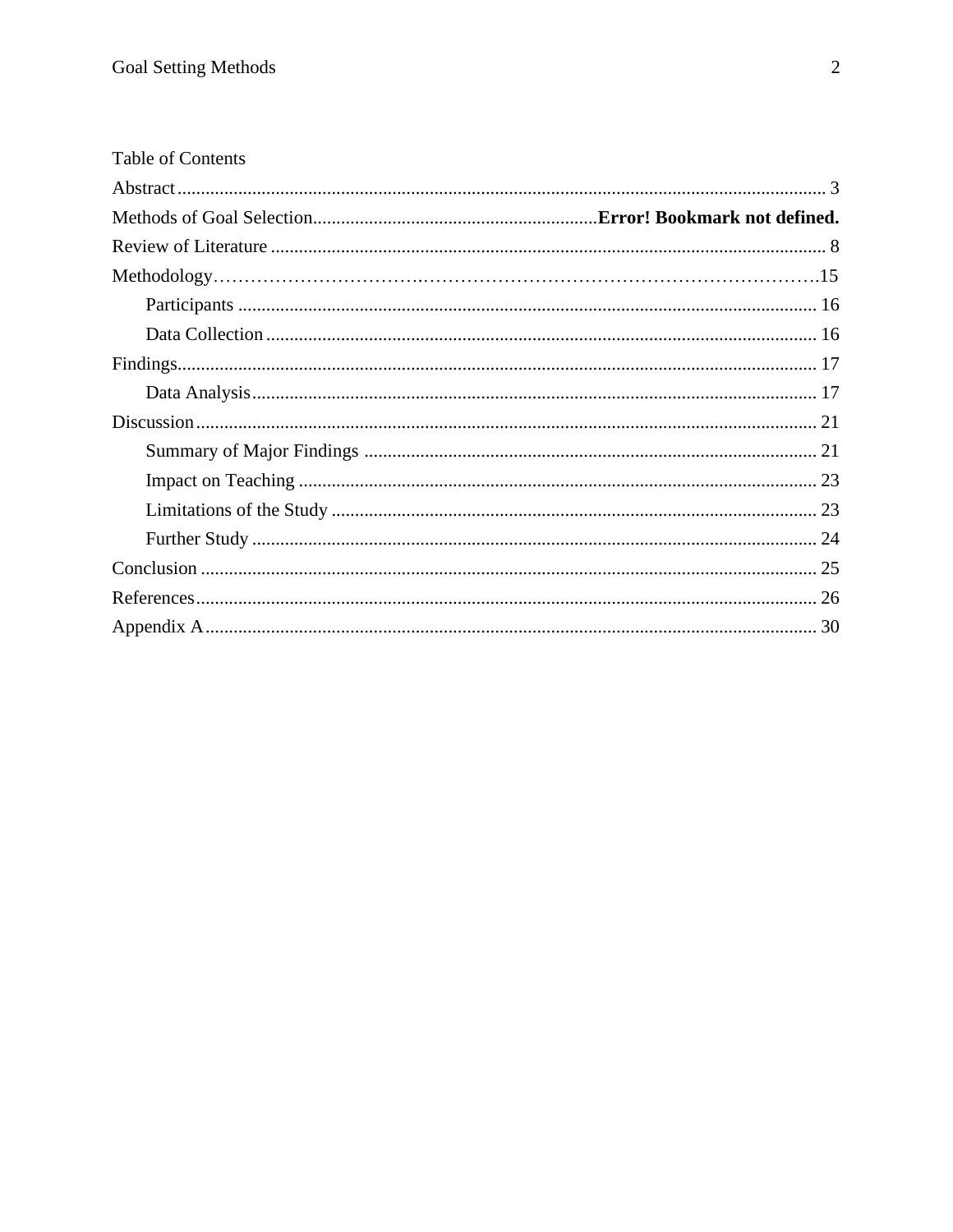#### **Abstract**

<span id="page-3-0"></span>This action research project was created to determine the best method of goal selection. The two methods of goal selection being studied were teacher-selected and student-chosen goals. Students were split into the two groups, randomly, and monitored their own progress over a fourweek span. This project was carried out in a second-grade classroom between March and April of 2022. This project was carried out within my own classroom of 20 students, between the ages of seven and nine years old. Findings revealed that more students attained their goals within the teacher-assigned group. However, data analysis, through the Chi-Square Test of Association, showed there was not a significant difference between the two groups to show one method preferred over the other.

*Keywords:* goal setting, teacher-selected, student-chosen, SMART goals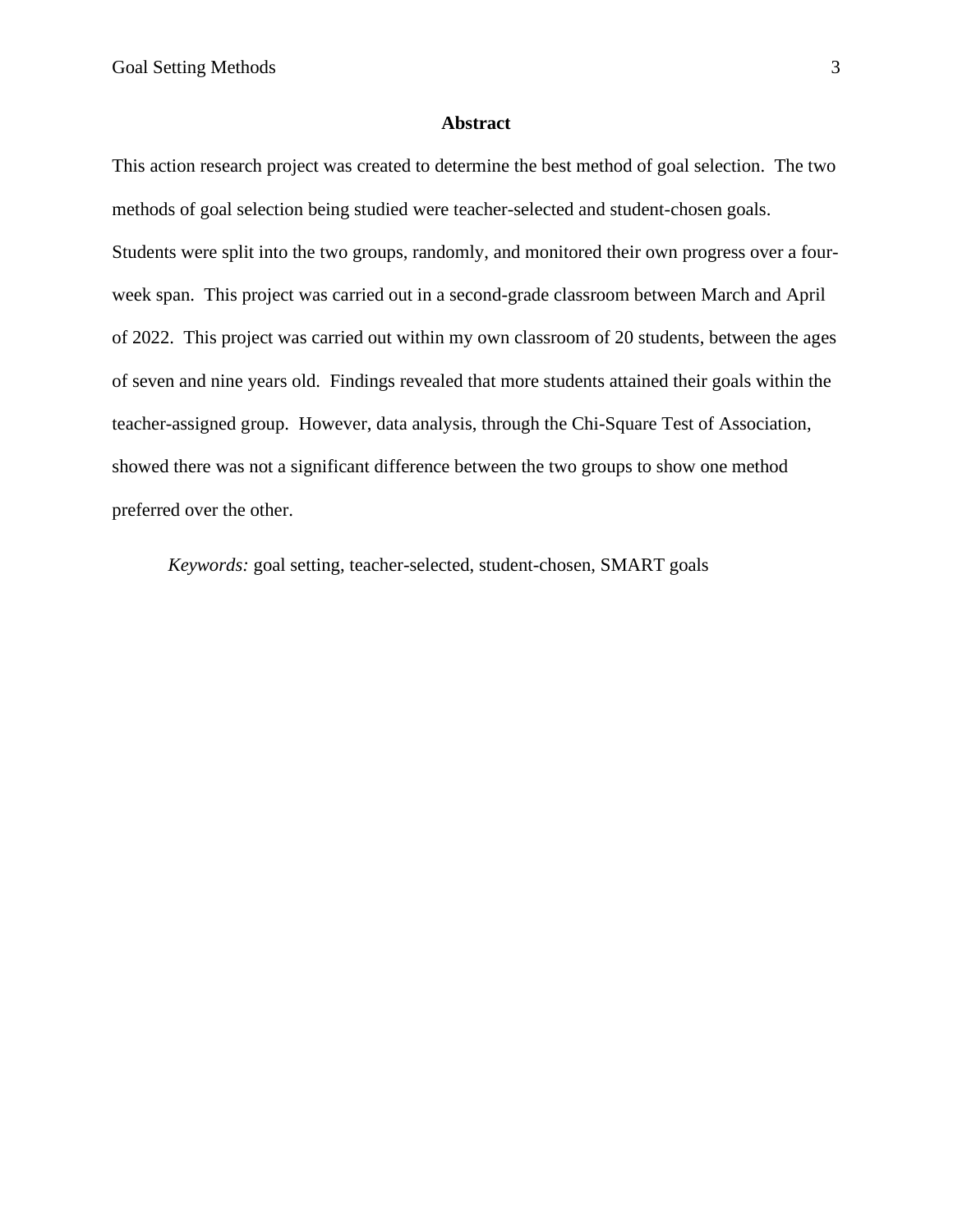#### **Methods of Goal Selection**

There seems to be a disconnect between student ability and their actual performance in the classroom. This is leaving teachers to ponder why students are not showing their full potential and ability, and what can be done to increase motivation and engagement in the classroom (Fitch, 2013). When students lack motivation or engagement, this can lead to behavioral distractions, lack of effort on assignments, and can result in loss of academic growth. Fitch (2013) tells us that motivation is a result of numerous components of students' lives and can have a varied, mixed outcome in the classroom (p. 5). Motivation can come from modeling, through parents or peers, as well as personal experiences of success or failure, or even positive or negative reinforcements.

In the classroom, teachers strive for students to become self-determined and selfmotivated. Self-Determination Theory (SDT) has been widely studied; this theory supports the idea that students make specific choices within their lives and the theory looks at the motivation behind these choices (Gerani et al., 2020). Motivation and self-regulation can be a challenge for general education students as well as students with disabilities and special needs. This can lead to struggles academically, socially, behaviorally, and mentally. Therefore, motivation and engagement are important factors for successful academic and behavioral outcomes in the classroom (Stevenson, 2016). Goal setting is one intervention type that is being used across grade levels to assist students with their motivation and engagement. Students with disabilities have set and met goals toward self-regulation, time on task, and problem solving. Problem solving skills have been shown to help students learn self-determination skills (Cote et al., 2014). Goal setting has also been shown to assist general education students with academic gains across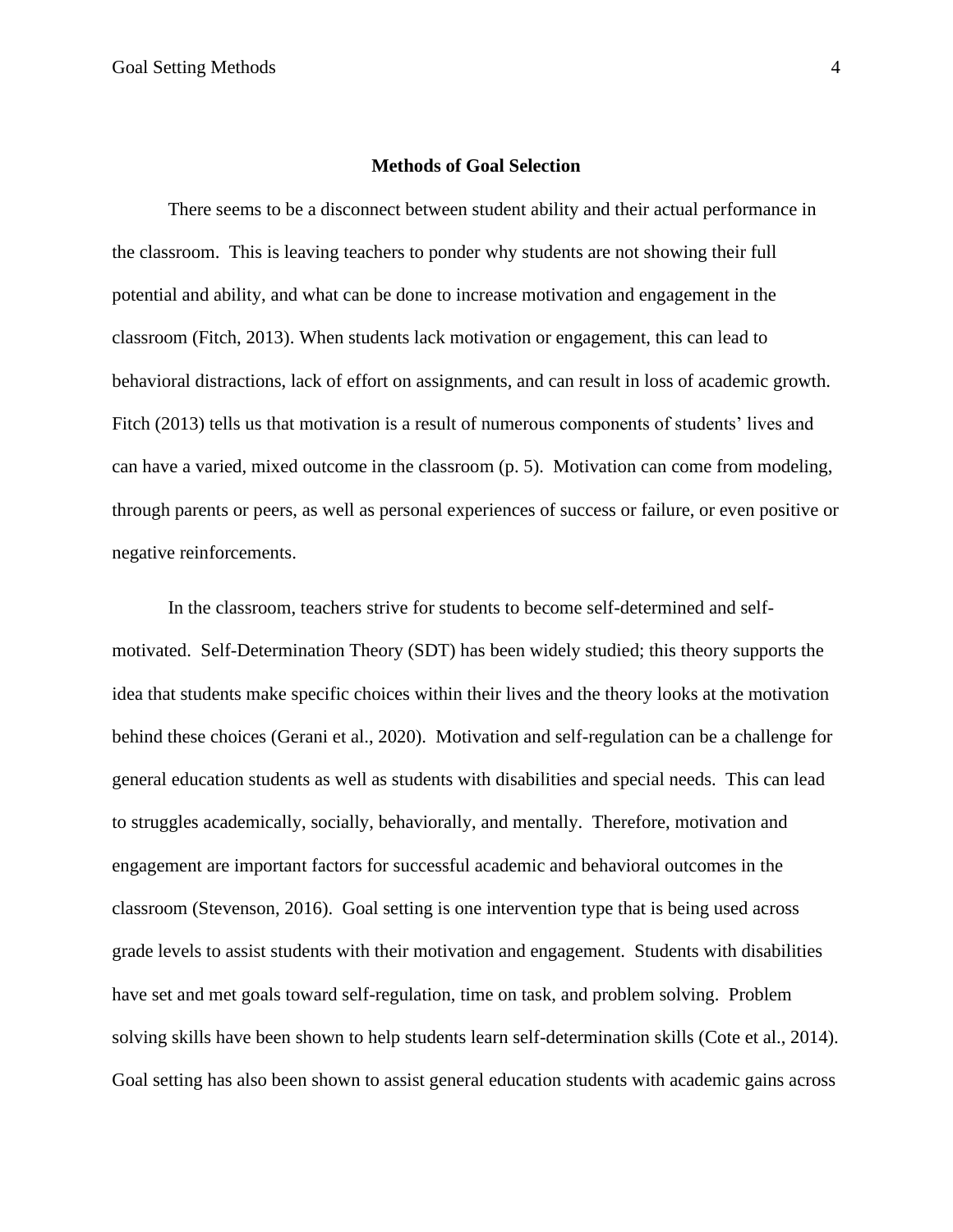#### Goal Setting Methods 5

content areas. There is an array of studies in which students select their own goals or the researcher/teacher selects the goals for the students. However, there is a lack in research determining which goal selection method is best.

The purpose of this action research is to determine the best method of goal selection with elementary-age students. This study will determine if student-selected goals or teacher-assigned goals has a higher rate of goal achievement. Based on the outcomes of this study, I will be able to determine the best course of action moving forward. This study will assist in determining which goal selection method is best for student outcomes. This study is not to measure motivation or engagement, specifically; this study is meant to identify which goal selection type can best lead to goal achievement. If students are meeting their goals more often, research has already stated how this leads to increased motivation and engagement. Goal setting is an important factor in student's academic success because it leads to increased motivation (Martin et al., 2014). Therefore, when we can understand which goal selection type assists students to achieve their goals more often, we can lead students toward a path of motivation in the classroom.

Previous research, pertaining to the topic of goal setting, was mostly found through the use of the DeWitt Library, through Northwestern College. All research articles were peerreviewed and published within the last ten years. In order to align my research with my objective, research articles had to specifically deal with goal setting and outcomes based on goals set. There is much research on Goal-Setting Theory; these articles also cover various goal topics, locations, students involved, and purpose of the research itself. My literature review articles cover how academics can grow through goal setting, such as math fluency, writing, and science. The articles also studied how students with autism can gain problem solving skills, how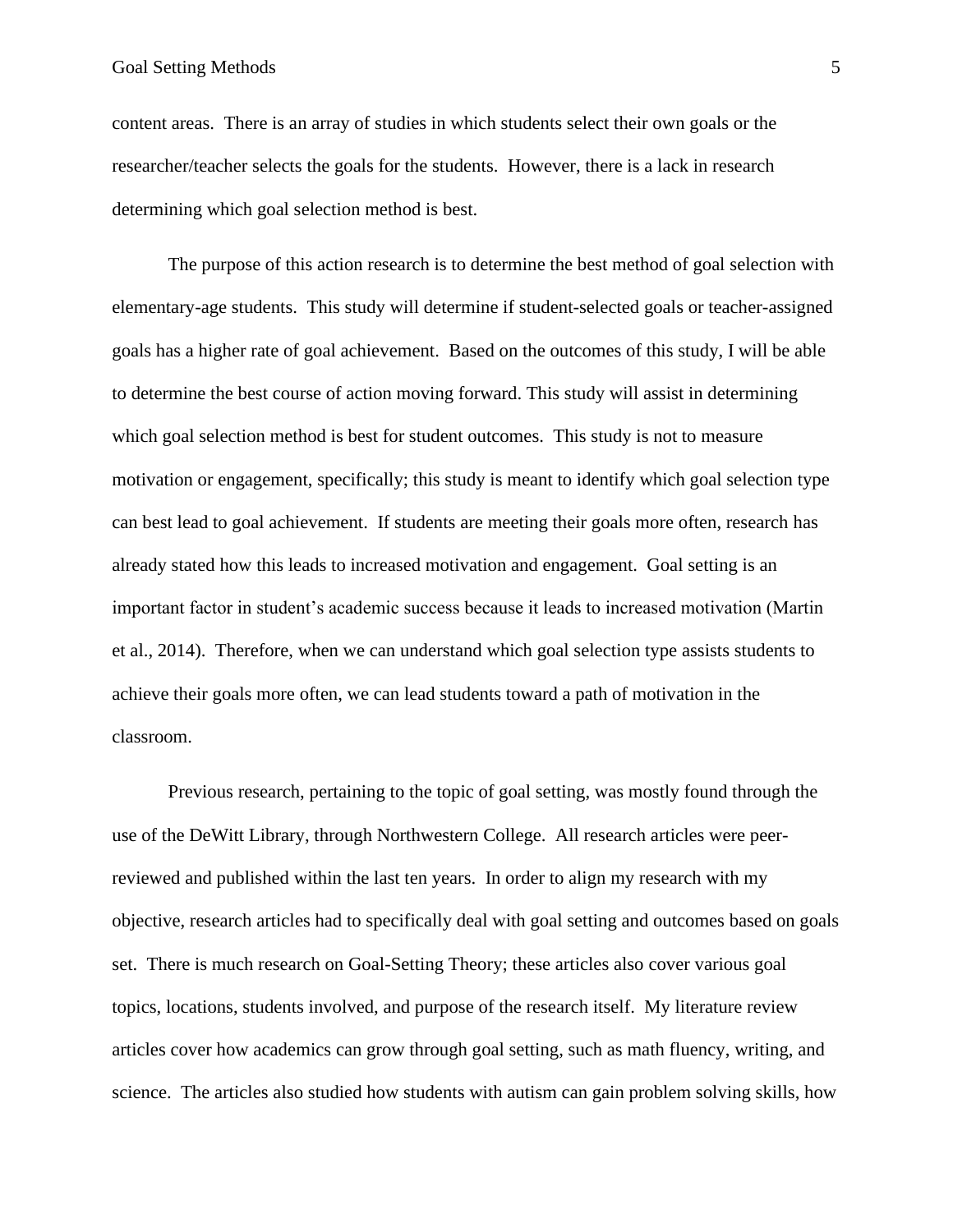students in physical education classes can increase their motivation toward aerobics, and how students with behavioral needs can strengthen their latency with classroom tasks. Throughout the many articles on goal setting, goal setting strategies were not consistent. Some researchers told students what goal they would be working on. Some studies asked students to create their own goals; some based on a subject, others quite open-ended. One article had students select a goal from a 'goal menu'. Yet, through their differences, these studies showed an increase in motivation, learning, engagement, academic growth, and more. My goal for article selection was to get a wide variety of goal types, goal selection types, goal purposes, and to see how these changes can affect student success and goal achievement.

I found, through my research article analysis, that goal setting is an important skill and use within the classroom for motivation, engagement, and learning. There were consistent factors throughout many articles, such as the importance of goal types. When students set goals, we want them to be setting SMART goals. SMART goals are Specific, Measurable, Achievable, Relevant, and Time-Restricted. Carroll (2013) tells us that the more specific students or teachers make the goal, the higher chance there is of the student achieving said goal (p. 433). Carroll (2013) also goes on to state that students are more likely to achieve their goal when they have high commitment toward their goal (p. 433). Commitment can be gained when students understand their goal and how it will affect their success in the content area of the goal.

Thinking back to how goal setting has been shown to increase student motivation and academic success, Hattie (2009), as cited by Martin et al., (2014), explains that goal attainment has an effect size of .50. This tells us that not only goal setting, but goal attainment is an important aspect. Achieving goals is an important factor in student success with goal setting interventions. Therefore, my research will determine the better goal selection method in order to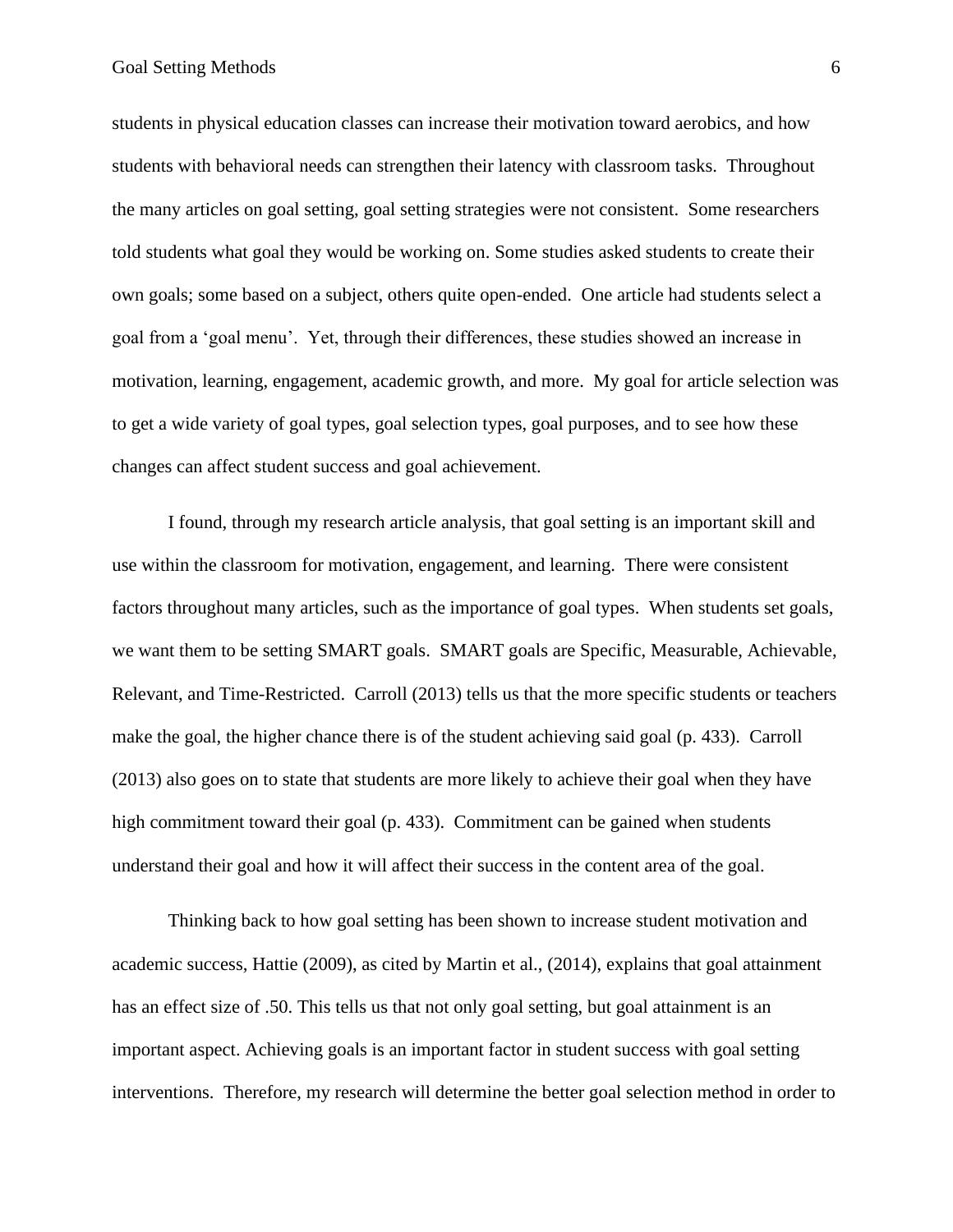set students up to achieve their goals; whether that be teacher-assigned or student-selected. Studies have explained that student-selected goals can be a challenge for students who do not have background knowledge or an understanding of the 'what' and 'why' for goal setting. Student-selected goals, with no input or teaching, can be shown to have a non-motivational effect on student's desire to attain their goal (DeMink-Carthew et al., 2017). Students need instruction on goal setting, the ability to understand its purpose, how it can affect their success, and how to best implement these goals into their lives. My classroom has been learning about goal setting and the purpose behind it.

Our school is in its second year as a Leader in Me (LIM) school. LIM is based on the research writing of Steven Covey, author of *The 7 Habits of Highly Effective People.* One of these habits pertains directly to goal setting. My students have not gotten to the goal setting process, yet, but they do have the background knowledge of goal setting and goal achievement when it comes to the 'what' and 'why'. I believe this will make a difference in the outcomes of my student's goal achievement. My hypothesis is that, since my students have goal setting background knowledge, student-selected goals will have a higher percentage of achievement compared to teacher-selected goals. Students will create goals that are relevant to them and create a meaningful experience throughout. The more motivation and understanding, the more likely they may be to achieve their goals.

Throughout the literature review to follow, research on goal setting will be divided into four main categories. Each category will focus on a different, yet cohesive, portion of goal setting. The literature review will dive into Goal Setting Theory and the components of goal setting; within these components, SMART goals will be discussed and analyzed as well as the components for proper goal setting, as told to us by McDonald & Trost (2015). Following the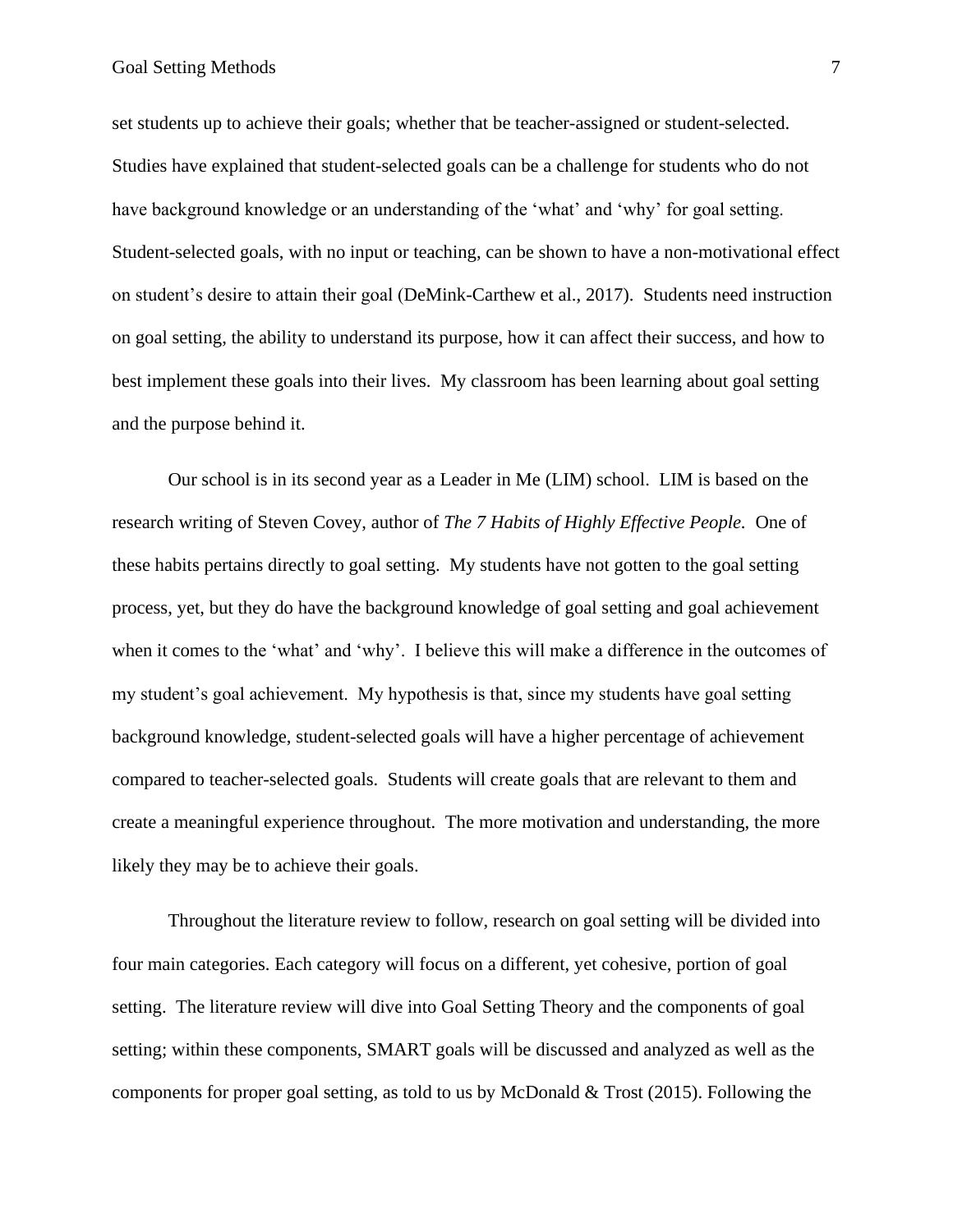overview of goal setting, research will be shared about the effects of goal setting on motivation and engagement in the classroom. These components will be joined with the process of adding graphing and other reinforcements to the goal setting process. Once goal setting is better understood, the literature review will discuss the process of selecting goals. This includes performance vs. mastery vs. personal best, skill-driven vs. interest-driven, and finally teacher assigned vs. student selected goals. Among the research for goal setting, Self-Determination Theory (SDT) has been widely discussed; the literature review will go in depth about SDT and the impact goal setting has on the self-determination of students.

## **Review of the Literature**

#### **Goal-Setting Theory**

Goal-Setting Theory (GST) has been widely studied, over the years, through many different fields. GST was first developed and studied to create more motivation and effect productivity within the workplace (McDonald & Trost, 2015). This theory has made its way into classroom and the lives of students and educators. Research completed by Locke and Latham (1990), as cited by Gerani et al., (2020), lets us know that to effectively set goals, the goals must be SMART. SMART is an acronym for Specific, Measurable, Attainable, Realistic and Time-Bound (p. 337). SMART goals allow for students to set goals that they understand, goals they can keep track of, and goals they know are difficult but within their reach of attaining. This means that in order for students to set SMART goals productively and accurately, they must have the background knowledge of goal setting. Student in my class have the background knowledge and experience with identifying and working with goals; therefore, my hypothesis is that students in my classroom will be able to set and achieve their own SMART goals; they will also have more commitment to these goals, based on their own choosing.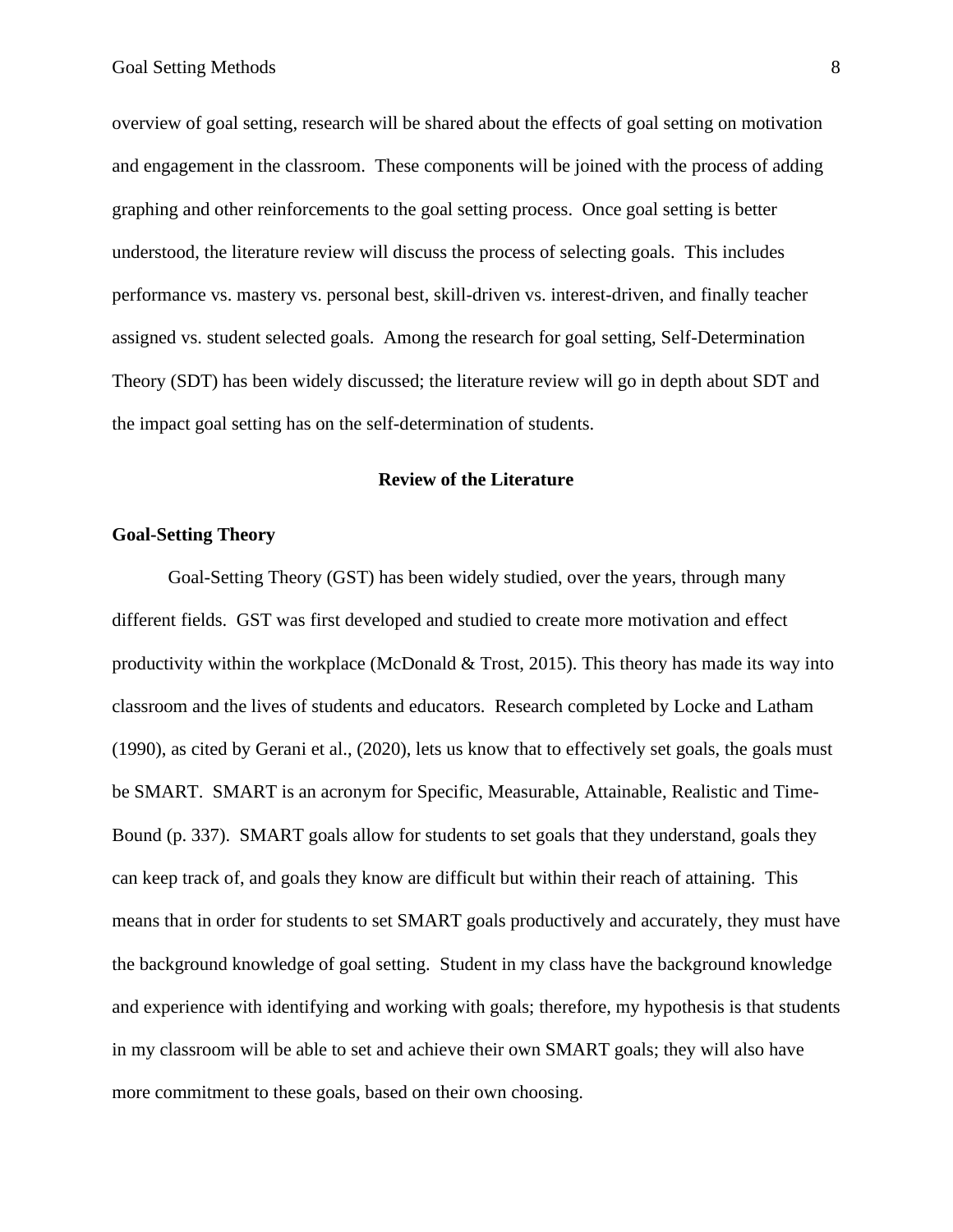Specific goals that are difficult, yet attainable, lead to higher performance (Ginns et al., 2018). Specific goals, compared to more general 'do your best' goals, has shown to have more positive learning outcomes and students who outperform the more general-made goals (Cheng et al., 2019). Attainable goals allow for students to be challenged, yet the goal is not out of reach. In a study of Individual Learning Plans (ILPs) and their connection to goal setting, Brown & Byrnes (2014), state that making sure goals are relevant and time-restricted allows for students to make connections between their learning and how they will grow as well as assists students in focusing on the tasks at hand (p. 205).

The commitment that students have with their goals is an important factor toward goal attainment. When students are committed to their goals, this leads to an increase in persistence and goal attainment (McDonald & Trost, 2015). Some may believe that student-chosen goals lead to an increase in commitment. However, research has shown that unless students have an understanding and background knowledge on goal setting, they may not always choose SMART goals; leading to lessened motivation and commitment (Gross et al., 2014). GST has been based on the idea, through studies by Locke & Latham (2002), as cited by McDonald & Trost (2015), that people have free will and that goal setting can help drive their choices and positively effect performance.

#### **Motivation and Engagement**

Goal setting increases motivation in the classroom (Gross et al., 2014). Both Gerani et al., (2020) and Alesch & Niblack-Rickard (2018) discuss the importance and differences in understanding intrinsic motivation, extrinsic motivation, and amotivation. Intrinsic motivation refers to a persons' motivation toward attainment of satisfaction and pleasure, while extrinsic motivation focuses on the search for rewards and/or an avoidance of punishment. Amotivation is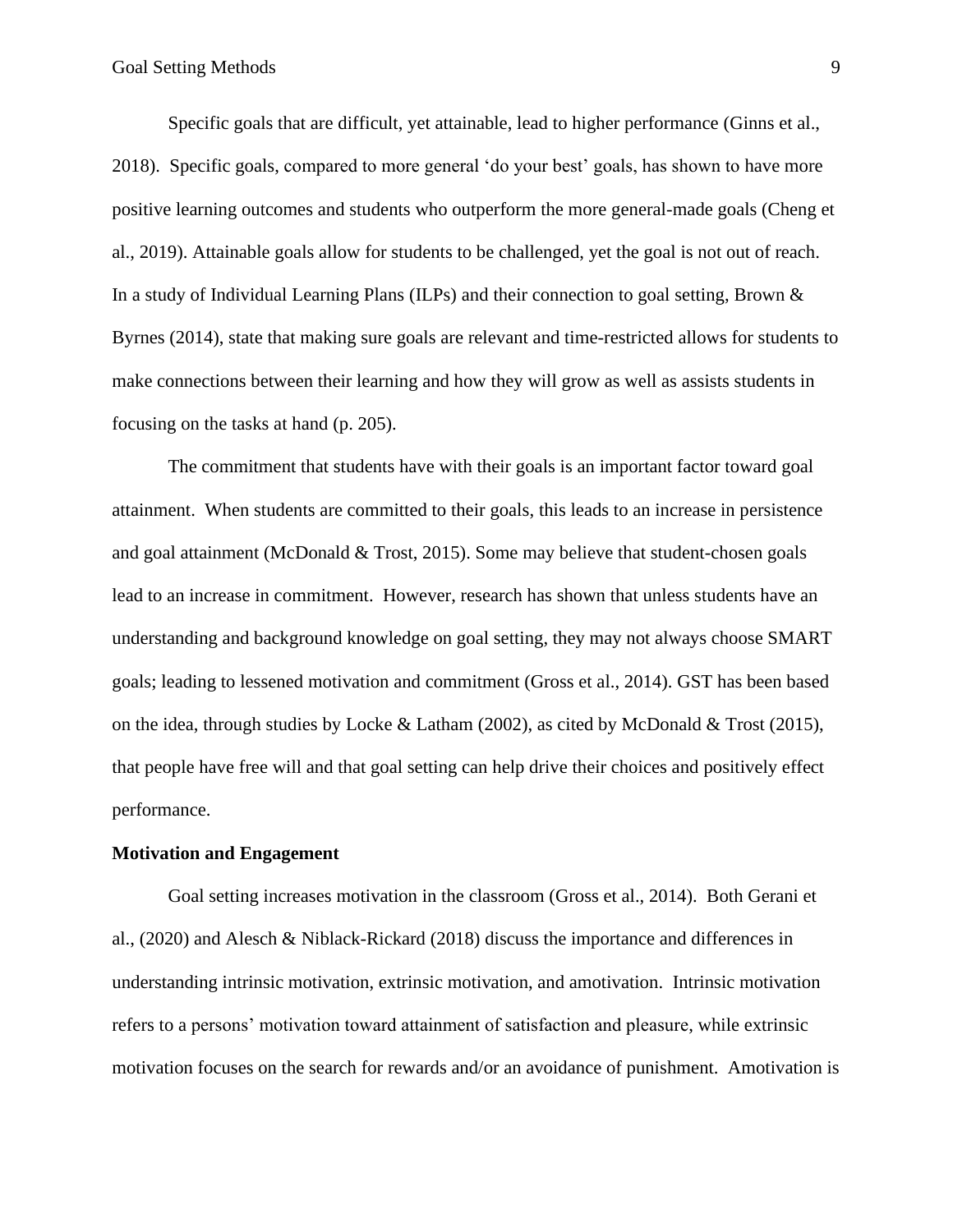a lack or absence of motivation. As educators, we want to increase students' intrinsic motivation. According to Pink (2009), as cited by Alesch & Niblack-Rickard (2018), a lack of intrinsic motivation can lead to a life of no true independence and a dependence on "external gratification" (p.9). Rewards in schools, such as grading systems and sticker charts, have shown to have negative effects on motivation in the classroom. Goal setting has been found to support and increase motivation in individuals and is a skill seen in students who are intrinsically motivated (Alesch & Niblack-Rickard, 2018).

When setting goals, goals need to be challenging yet attainable. Goal setting is a way for students and teachers to establish objectives for learning tasks and behaviors (Kleinert et al., 2017). It is also a way to set a plan and activate motivation toward learning (Alesch & Niblack-Rickard, 2018). When students set goals that are above their current level of ability, yet are within reach, students are engaged and find more joy in their tasks. (Martin et al., 2014). This engagement leads to increased focus on the tasks, as well. Alesch & Niblack-Rickard (2018) explain that the more difficult, yet attainable, the goal, the higher the outcome in performance (p. 5) as opposed to setting a 'do your best' goal, that has shown lower performance outcomes. A study done by Stevenson (2016) to decrease latency toward tasks by the use of goal setting has shown that goal setting increases student self-reflection, motivation, and self-regulation skills (p. 208). If a student sets their goal too high or too low for their own ability, research has shown this decreases performance and outcomes of goal attainment (Gross et al., 2014). If a student sets a goal that is unattainable, they are also, then, not creating goals that are SMART. SMART goals allow for more goal attainment, effort by the student, and create an increase in persistence (Gerani et al., 2020). This relates back to goal attainment producing higher motivation which is the purpose of my study. Goal attainment leads to higher motivation, therefore which method of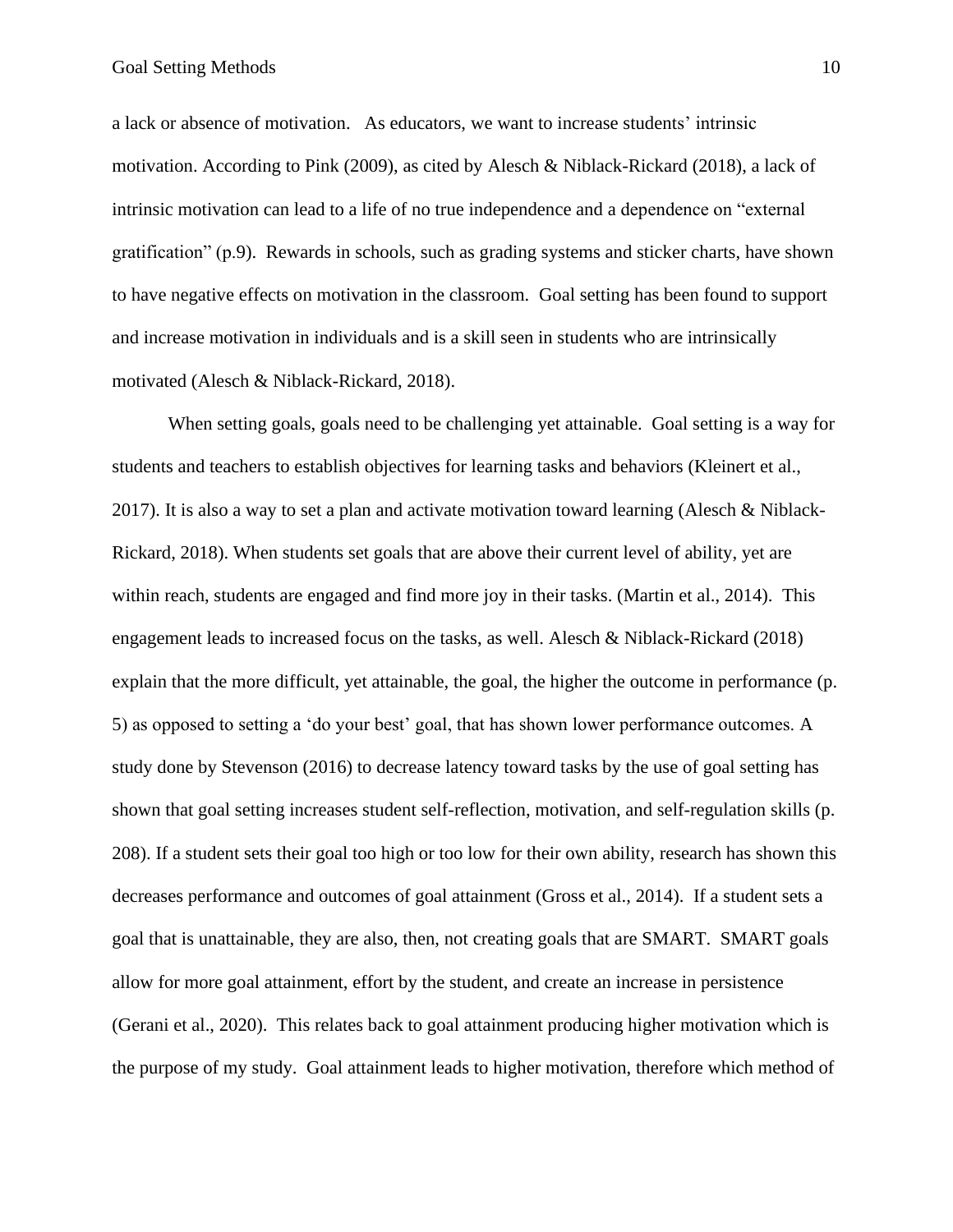goal selection will lead to higher attainment? Gerani et al., (2020) also tells us that goal selection promotes achievement and sustained motivation throughout the completion of tasks (p. 338).

#### **Goal Selection**

Studies have shown mixed results when it comes to student-selected goals vs. teacher/researcher assigned goals. Many studies that focus on goal setting, for multi-purposes in the classroom, have varied goal selection process, which leads to my curiosity as to which selection process leads to higher goal attainment. A study by Stevenson (2016) focused on reducing student latency on tasks. The study had students independently select their own goals with no parameters given. Cleary et al. (2008) and Schunk (1985), as cited by Stevenson (2016), states that students who are able to select their own goals increase their self-regulation skills, learning, and confidence in their ability to attain their goal (p. 208). Within this study, students reduced their transition time due to the implementation of the intervention (p. 216). Another study that allowed for student-set goals, researched the effects of setting personal best goals and its effects on mathematical fluency. This study explained the differences found between mastery goals and personal best goals. Mastery goals were shown to have a higher increase in student motivation, while personal best goals had a higher increase in student engagement (Ginns et al., 2018). A study by Martin et al., (2014) also looked at personal best goals and agrees with the determination that personal best goals have a positive effect on motivation (p. 92). Reed  $& Lymn$ (2016) describe the difference in mastery and performance goals; a mastery goal focuses on the learning and outcomes of developed skills. Mastery goals are self-referenced, while performance goals focus on showing competence on a task that is "normative in nature" (p. 152).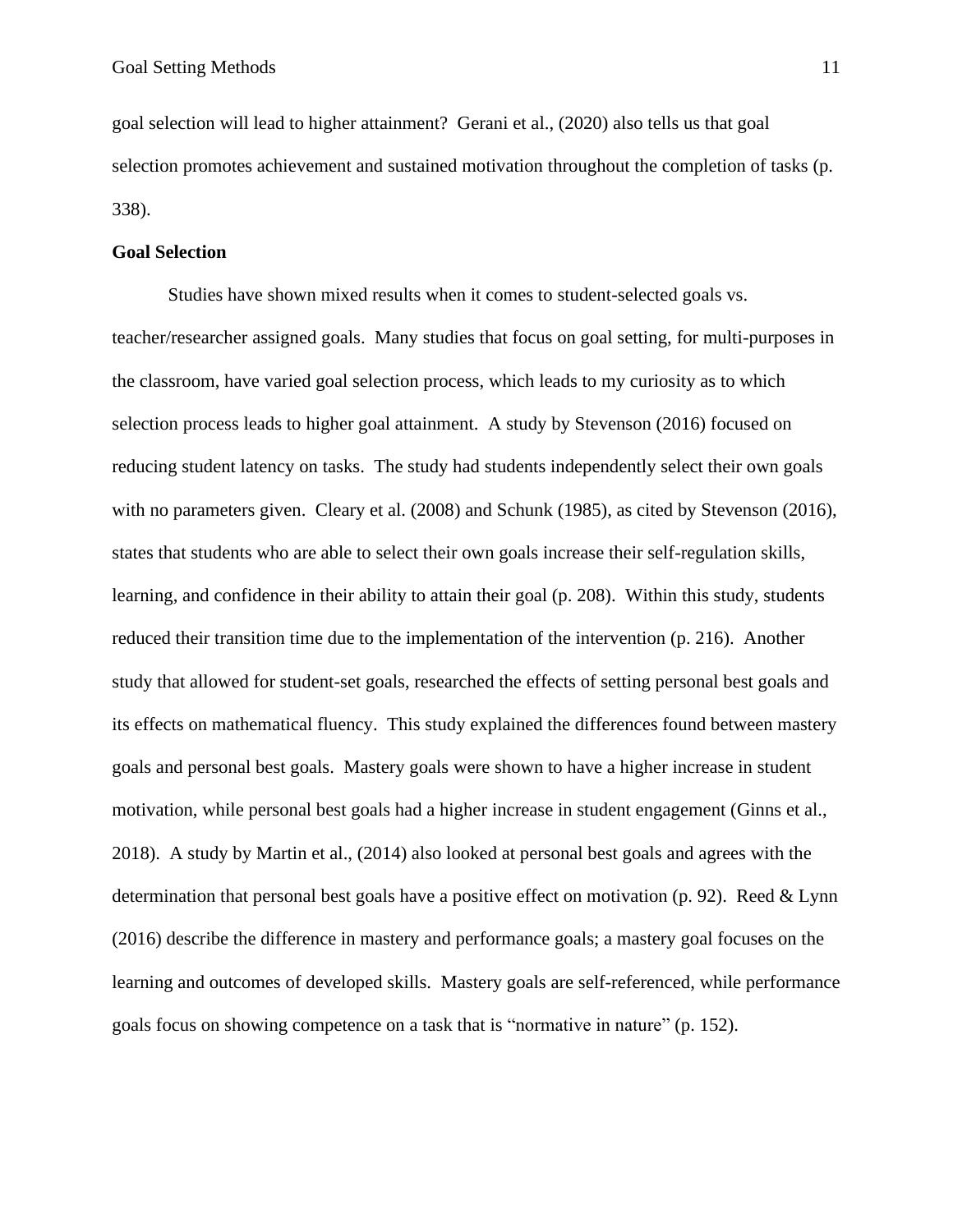A study by Fitch (2013) focused on effects of goal setting on student motivation. The process for goal selection, within this study, added a small element of teacher assistance to the student-selected goal method. Outcomes showed a positive effect on intrinsic motivation and provided students with a purpose for their work. Of the seven students in this study, four of the students attained their set goals, while three did not attain their goal. Therefore, not all studentchosen goals lead to goal attainment.

On the other side of goal selection methods, Koenig et al., (2016) studied the effects of teacher-provided goals on writing fluency. In this study, students were assigned their goal, yet were in charge of self-scoring and graphing their progress. Therefore, goals were not studentselected, but the processes that followed were student-driven. This study also integrated the use of feedback with the goal setting process; this showed an increase in growth with both goal setting and feedback, yet there was no discrepancy between the 'feedback only' group and the feedback + goal setting group. Therefore, this identifies the importance of feedback within the process. Providing students feedback allows them information about their performance so they can make decisions on adjustments and steps moving forward (Reed & Lynn, 2016). Hansen & Wills (2014) also use the process of teacher-assigned goals within their study of goal setting and contingent rewards. This study found that performance increased with goal setting, while skills increased with instruction, and continued to increase when goals were added.

DeMink-Carthew et al., (2017) focused on personalized learning environments, for middle grade students, and the effects of different goal selection methods on student performance. This study focused on five different goal-selection methods. Of the five varieties of goal setting, the goal setting processes that included both students and teachers as co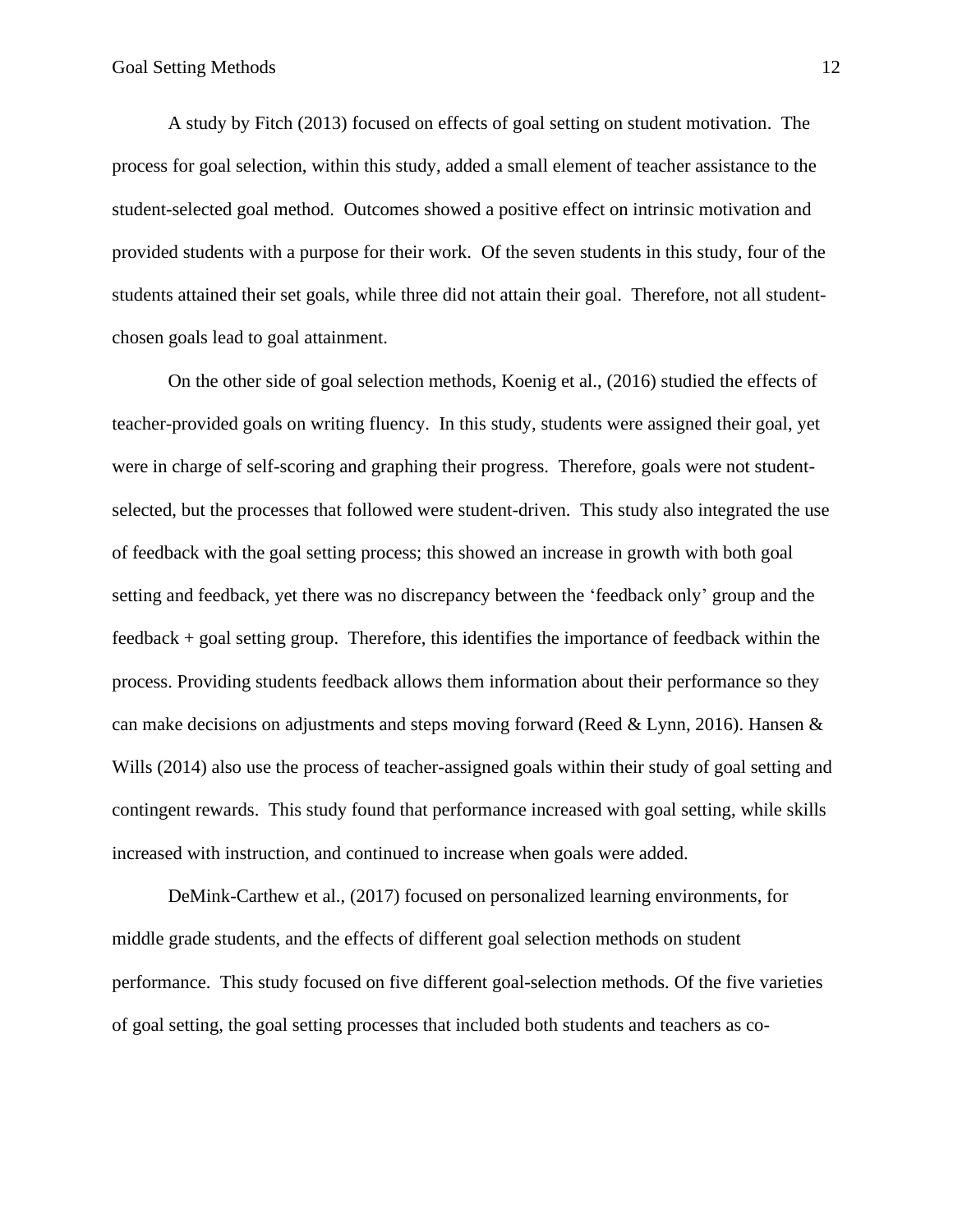designers, as well as included interests and skills, led to the most engagement and motivation; while goals assigned by the teacher led to little engagement.

Student-selected goals and 'authority-selected' goals have mixed results, according to Gross et al., (2014). They tell us that only 46% of students were able to set realistic goals (p. 557); setting realistic goals is one aspect of setting SMART goals. Therefore, having background knowledge on setting SMART goals can have an impact on students-set goals and their attainability. My students have had experience with SMART goals, which is why I believe they will set goals that are realistic, leading to attainment. Through the diversity of goal selection methods, there has been a wide variety of outcomes; which is best practice? Studies have shown that both teacher-assigned and student-selected goals can lead to goal attainment, engagement, and motivation. However, there is still a gap in research as to which method leads to more goal attainment, which will be the purpose of my study.

#### **Self-Determination Theory**

Goal setting is a component of the bigger idea, Self-Determination Theory (SDT). SDT focuses on the motivation behind choices people make and how one's choices and actions are self-determined (Gerani et al., 2020). Motivation types consist of intrinsic, extrinsic, and amotivation; using the SDT, we want students to increase their intrinsic motivation. Gerani et al., (2020) tells us that when students are intrinsically motivated, they are autonomous in their decision-making, which leads to positive outcomes versus extrinsic motivation creating controlled motivation (p. 334). When students are autonomous in their decision-making and they are within an "autonomy-supported climate", this can lead to increases in participation, effort, and self-esteem (p. 335). On the other hand, Gerani et al., (2020) tells us that when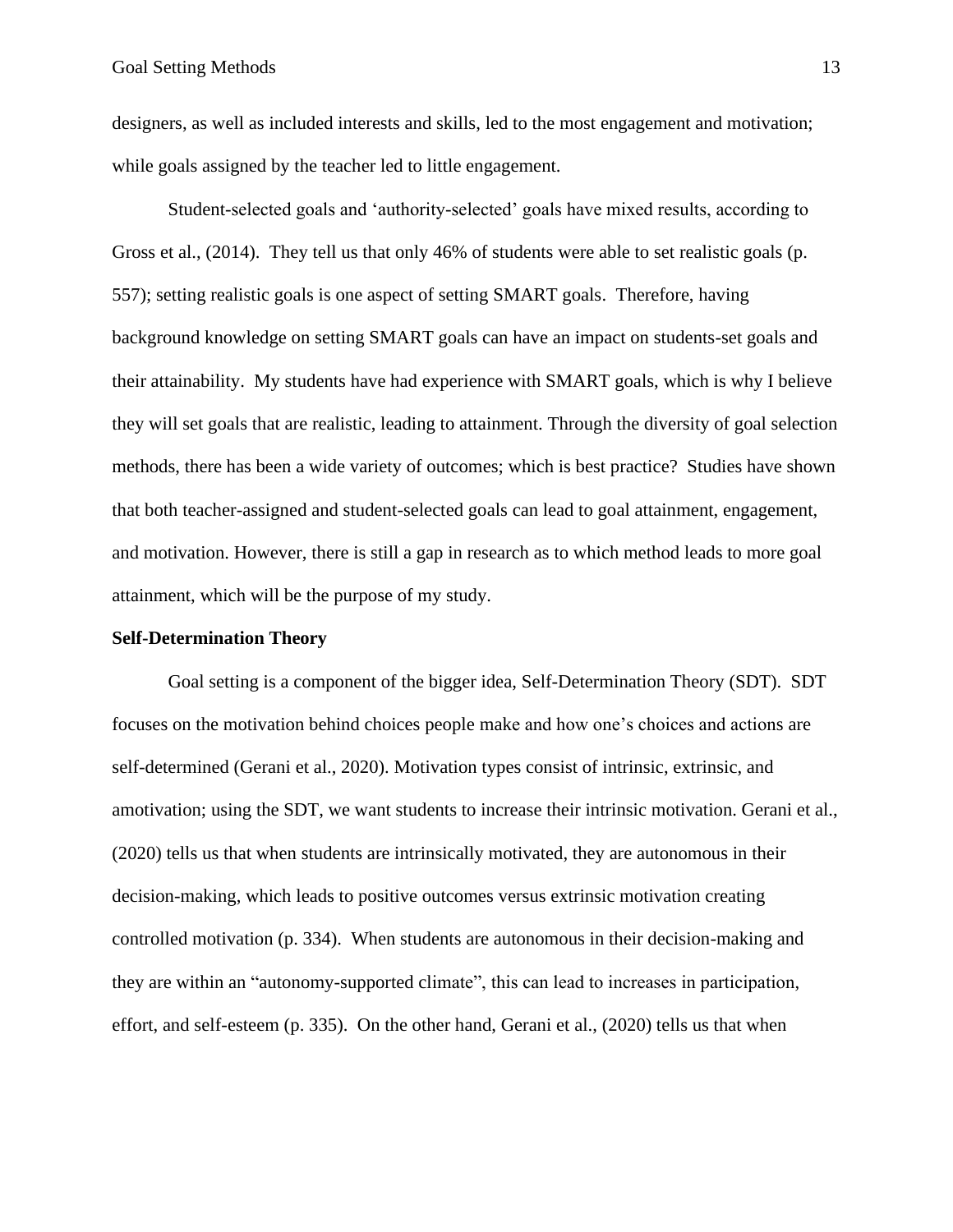students are in a more controlled classroom climate, there is more pressure for students to make certain choices and act certain ways; this leads to a lack in self-determination (p. 334).

It is important for young students, in their adolescent years, to learn self-determination skills. Self-determination skills are shown to increase one's quality of life by allowing them to have more control over their choices and outcomes in life (Kleinert et al., 2014). Cote et al., (2014) and Carroll et al., (2013) also tell us that adolescence is the best developmental time to teach students self-determination skills. Erturan-Ilker (2014) states that adolescence is an important stage for this type of learning and not having self-regulation skills in childhood can have a negative effect later on in life (p. 134). Carroll et al., (2013) tells us that this is a critical stage in life for the learning and practicing of goal setting (p. 432). Learning these skills at a young age increases the chance for the skills to maintain throughout life. Since goal setting is one of the components in SDT, teaching students how to set goals and the differences between goal types helps to shape the trajectory of their life. Using self-determination skills, students set their goals around their social or personal identities, using their efficacies in different aspects of life to set their goals. (Cote et al., 2014).

Self-determination skills are a future predictor of success in the areas of proactivity, perseverance on tasks, one's emotional stability, and ability to set and achieve goals (Bierle, 2019). Goal setting, an aspect of self-regulation skills, was found to predict long-term success (Erturan-Ilker, 2014). SDT focuses on life skills that affect a person's self-esteem, perception of their abilities, and their beliefs of future success in their lives (Bierle, 2019). People are in charge of their own life choices and understanding how their choices affect their quality of life and awareness of needs is an important skill for future success. Self-monitoring is another aspect of SDT that Bierle (2019) tells us is important for organizational skills, leads to less stress, an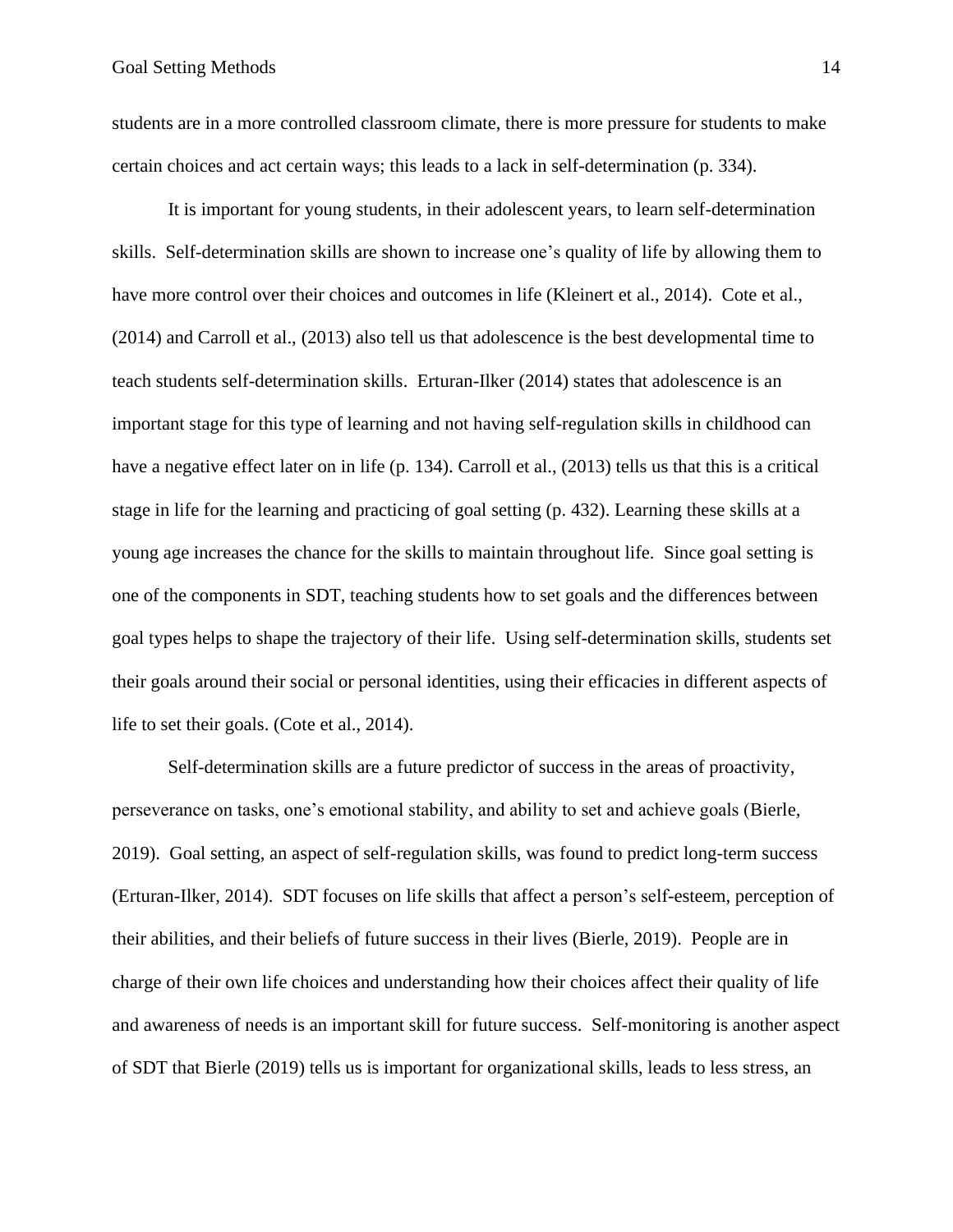increase in confidence, and more (p. 6). Using self-monitoring with goal setting increases motivation and performance on tasks. Therefore, when goal setting, students are practicing and using their self-determination skills to choose their goals, monitor growth, and increase their engagement.

#### <span id="page-15-0"></span>**Methodology**

My students have been learning about goal setting for the past two years. With the background knowledge of goal setting, I have wondered which type of goal selection is best. This project's research question is, which goal selection method, teacher-assigned or studentselected, leads to higher goal attainment? This study took place in my second grade, general education, classroom. The 20 students in the class were randomly divided into two equal groups (variables), either teacher-assigned or student-selected goal setting. The dependent variable, in this study, is the amount of goal attainment within each method of selection, while the independent variable is the goal-selection method. Throughout the first week of research, I met with each student to set goals. I met with four students each day for about two minutes.

Once the goals were set and their lead measures chosen, students took their goal folder to their desks for safe keeping. Lead measures are actions or steps that students will take in order to attain their goal. Their goal folder contained their goal setting sheet with lead measures as well as their recording sheet for progress monitoring. Throughout the study, I met with each student once a week to monitor their progress toward their goal. I monitored their progress, through discussion and view of their goal folder, with a 0, 1, or 2 if they had not yet started, if they were progressing, or if they had attained their goal. (See Figure 1)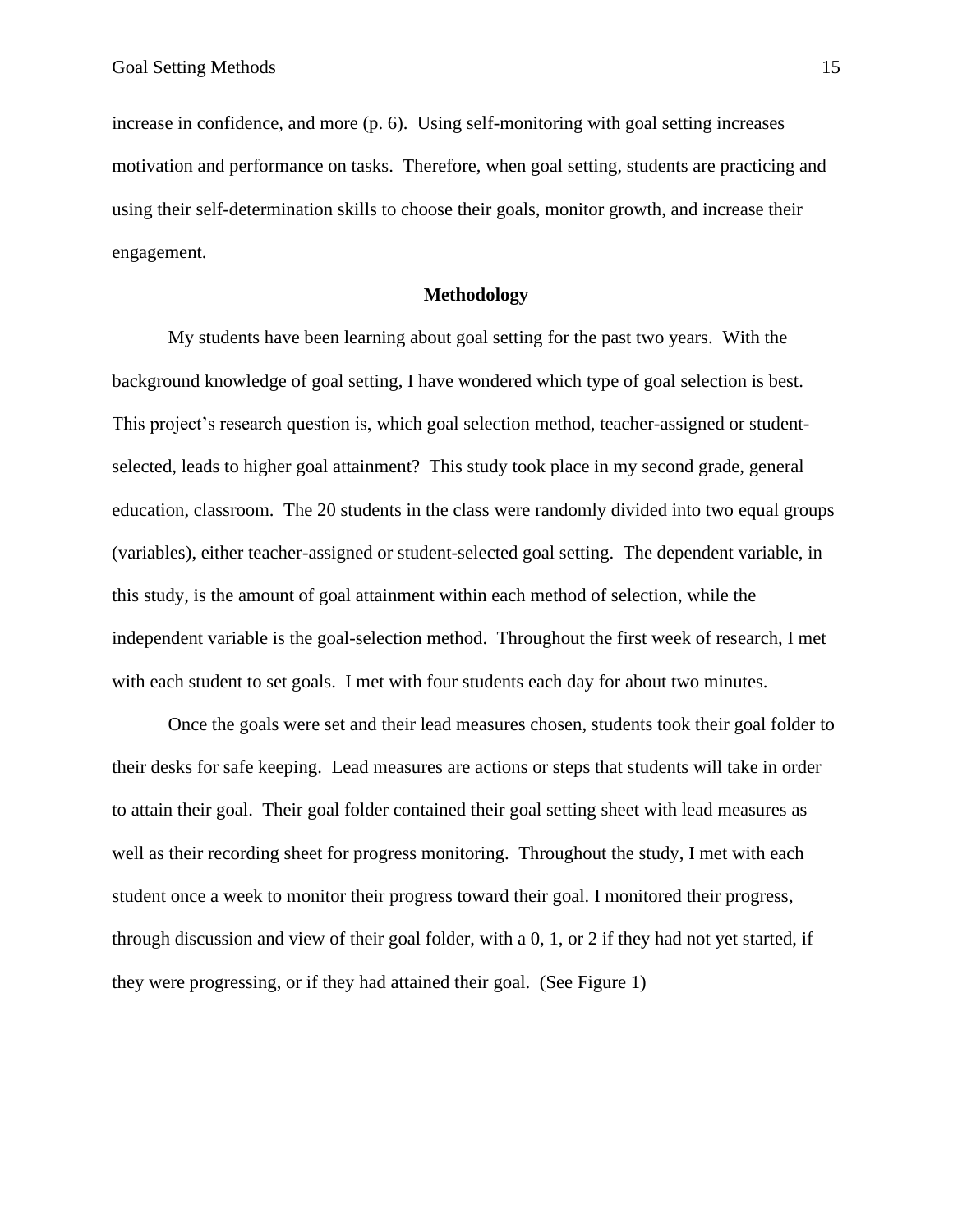#### **Participants**

The 20 participants within this study range in age from seven to nine years old; they are all in the same second grade class. Within this classroom, there are four children with IEPs for academics, behavior, and speech needs. Student demographics range significantly in socioeconomic status; however, there is little difference in ethnic and racial backgrounds. These participants attend one of seven elementary schools in a medium-sized school district in eastern Iowa. Students were randomly assigned to one of the two treatment groups for this project: either teacher-assigned goal setting or student-selected goal setting. Each student was assigned or set a goal along with one or two lead measures to help them attain their goal.

#### <span id="page-16-0"></span>**Data Collection**

My research project, Methods of Goal Selection, will take place over a four-week span with a week off for spring break. Each week I will meet with each student to monitor their growth toward goal attainment. I will meet with four students each day for about two minutes. During these meetings, the students and I will look at their lead measure sheet and discuss how they think their goal is going. I will ask students if they need anything from me to attain their goal; this could be more handwriting papers, chances to go to the library for more books, allowing them more time on their literacy technology, etc. These meetings also allow for students to refocus on their goal and continue toward attainment.

During each meeting I will be looking to see if students have started working toward their goal, if they are progressing toward their goal, or if they have already met their goal. I have assigned a number to each situation to monitor their growth. If students have not started their goal work, I will mark a zero in my excel document for the week; if they have started and are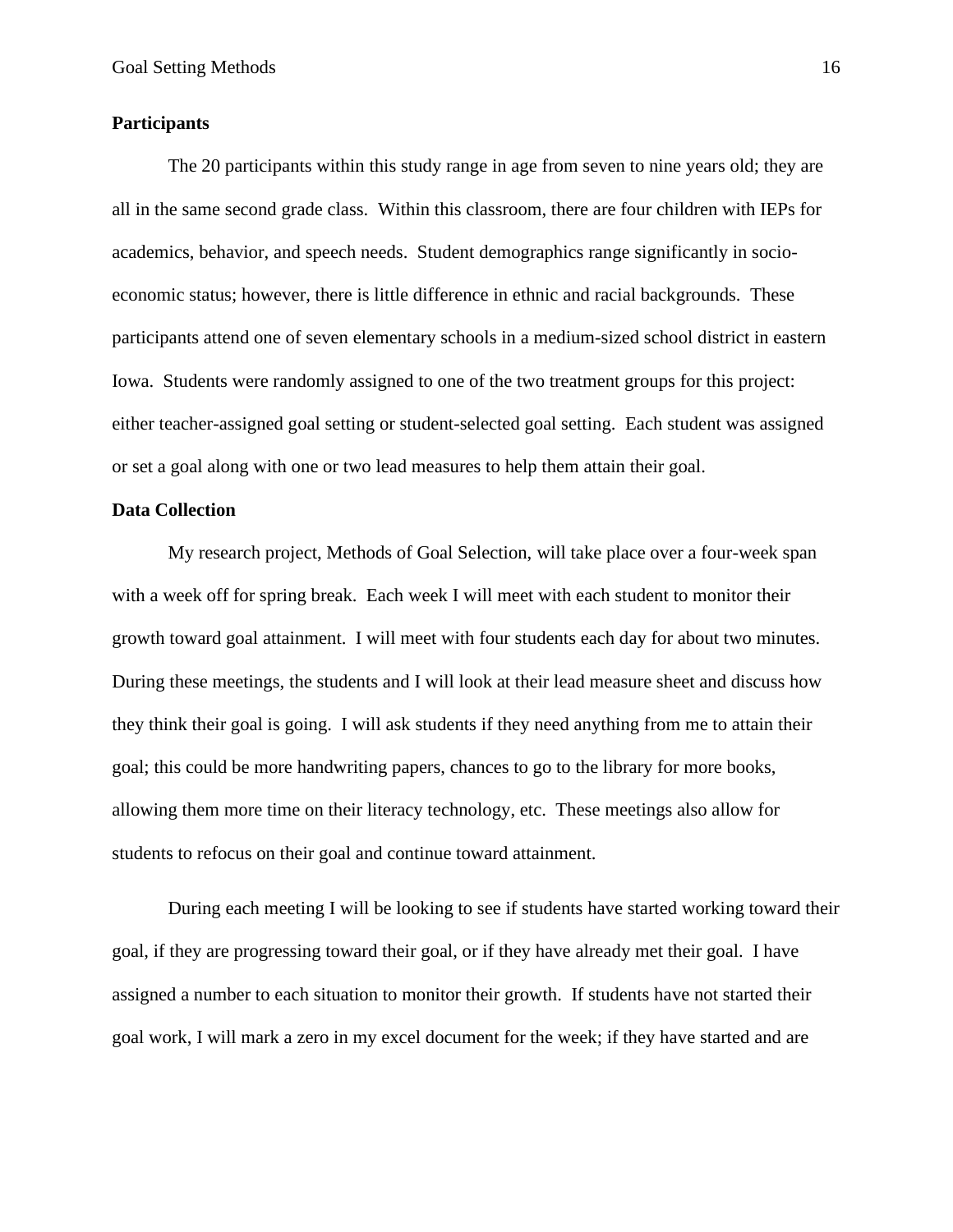progressing toward their goal, I will mark a one, and if they have reached their goal, they will be marked with a two. These numbers are a way for me to see how students are progressing.

This project will be completed within my own classroom and within normal educational practices; my school is a Leader in Me school where the goal setting process is an expectation to begin working toward. Therefore, this project was approved for IRB educational exemption. In order to keep confidentiality among the students, I will use numbers in place of their names during data collection and analyzation.

I will use the Chi-Square Test on Association to determine the difference between the two intervention groups and their amount of goal attainment. This will allow for determination of any significant difference between the groups, which is the goal of this study. If students reach their goal, they will be marked as 'met'; if they do not attain their goal they will be listed as 'did not meet'. The Chi-Square Test on Association is a reliable data analysis tool due to the randomized group assignments. This tool allows for an understanding of data that is nominal; this study using 'met' and 'did not meet'.

## <span id="page-17-1"></span><span id="page-17-0"></span>**Findings**

#### **Data Analysis**

For this study, students were randomly assigned to a group. One group was studentselected goals, and the other group was teacher-assigned goals. Of the 20 students, 10 of them were assigned a goal and 10 of them selected their own goal (see Appendix A). Of the 10 students who were assigned a goal, eight of them met their goal within the four-week span. Out of the 10 students who chose their own goal, four students attained their goal within the same time frame (see figure 1). Therefore, 80% of the students in the teacher-assigned group attained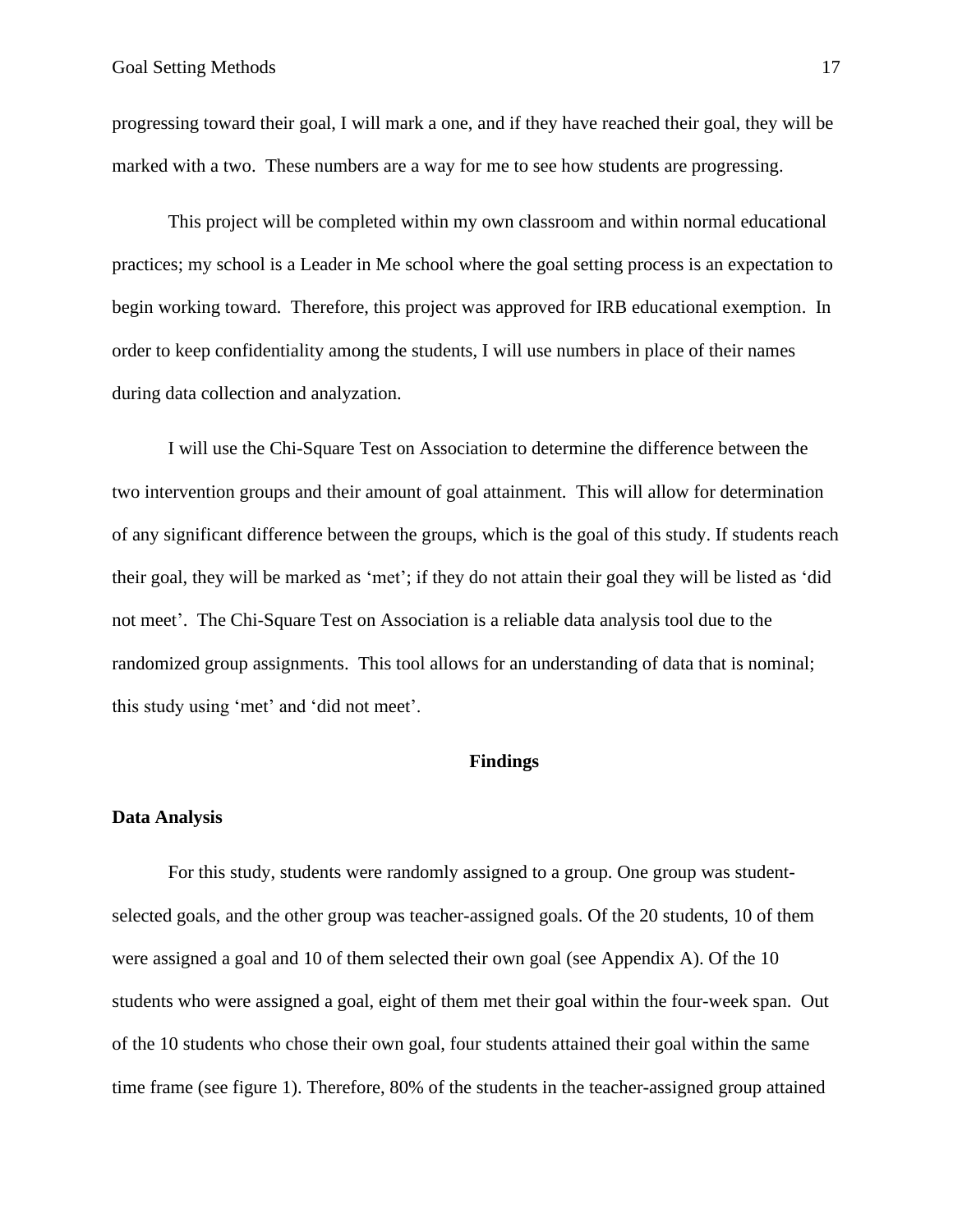their goal, while 40% of the students in the student-chosen group attained their goal. Figure 1 shows the raw data that was collected. Each week monitors their progression toward their goal. The final data to analyze states whether they met or did not meet their goal.

## **Figure 1**

|                | A       | B            | c            | D      | E                     | F | G | H      |                            | J              |  |
|----------------|---------|--------------|--------------|--------|-----------------------|---|---|--------|----------------------------|----------------|--|
| 1.             | Student | Week 1       | Week 2       | Week 3 | Week 4-Final--analyze |   |   |        |                            |                |  |
| $\overline{c}$ |         |              |              |        | $1$ No                |   |   |        |                            |                |  |
| 3              |         | 0            |              |        | $1$ No                |   |   | Scale: | No evidence of progress    | 0              |  |
| 4              |         | 1            |              |        | $1$ No                |   |   |        | Progressing toward goal    |                |  |
| 5              |         | $\mathbf{1}$ | 1            |        | 2 MET                 |   |   |        | Met goal                   | $\overline{2}$ |  |
| 6              |         | 1            | 1            |        | 2 MET                 |   |   |        |                            |                |  |
| $\overline{7}$ |         | $\mathbf{1}$ | 1            |        | $1$ No                |   |   |        | <b>Student Chosen Goal</b> |                |  |
| 8              |         |              | 2x           | x      | <b>MET</b>            |   |   |        | <b>Teacher Chosen Goal</b> |                |  |
| 9              |         | $\mathbf{1}$ | 1            |        | 2 MET                 |   |   |        |                            |                |  |
| 10             | 9       | $\mathbf{0}$ | 1            |        | $1$ No                |   |   |        |                            |                |  |
| 11             | 10      | 1            | $\mathbf{1}$ |        | $1$ No                |   |   |        |                            |                |  |
| 12             | 11      | 1            | 1            |        | $2$ MET               |   |   |        |                            |                |  |
| 13             | 12      |              | 1 absent     |        | 2 MET                 |   |   |        |                            |                |  |
| 14             | 13      |              |              |        | 1 MET                 |   |   |        |                            |                |  |
| 15             | 14      | 1            | 1            |        | 2 MET                 |   |   |        |                            |                |  |
| 16             | 15      | $\mathbf{1}$ | 1            |        | $1$ No                |   |   |        |                            |                |  |
| 17             | 16      | $\mathbf{0}$ | 0            |        | $1$ No                |   |   |        |                            |                |  |
| 18             | 17      | $\mathbf{1}$ | $\mathbf{1}$ |        | 2 MET                 |   |   |        |                            |                |  |
| 19             | 18      | 1            |              | 2x     | <b>MET</b>            |   |   |        |                            |                |  |
| 20             | 19      | 1            | 1            |        | 2 MET                 |   |   |        |                            |                |  |
| 21             | 20      | 1            |              | 2x     | <b>MET</b>            |   |   |        |                            |                |  |
| 22             |         |              |              |        |                       |   |   |        |                            |                |  |

## *Groups and Weekly Data Collection*

As you can see, there was one instance of a student being gone the day of their weekly meeting; we also had a break in between weeks one and two for spring break. Within the fourweek span, one student met their goal within the first week. This goal was student-selected and could be accomplished in the classroom throughout the school day. This student wanted to reach the next level on our literacy technology-based program (Lexia). This program is an online reading intervention for all students. They work through skills and level up once they complete different skill-work. It seems that this student was not only motivated, but it was helpful that his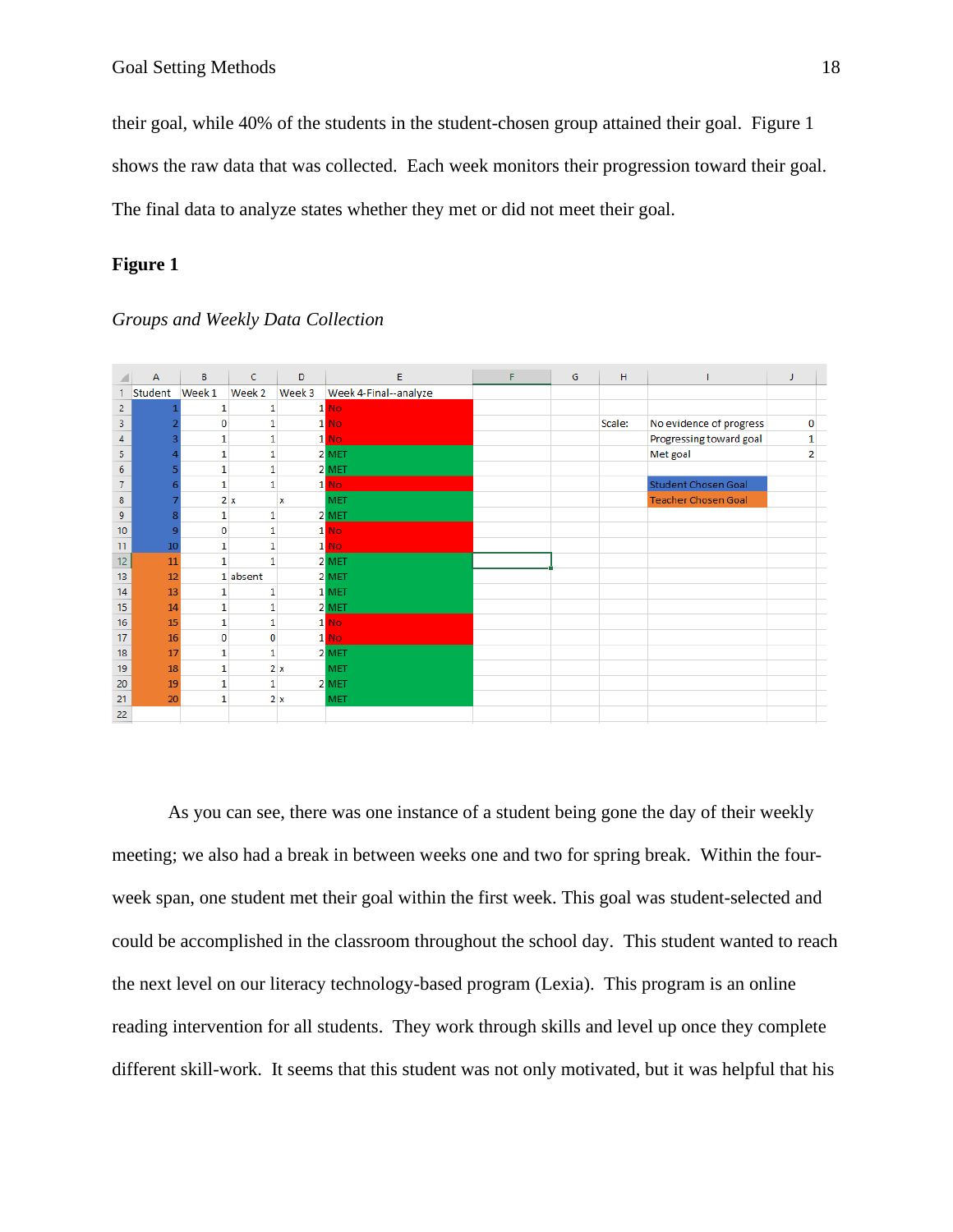goal was an activity that is required each day and fits into his daily schedule; therefore, he did not need to find his own time to work on his goal. Two students met their goal the second week, eight students met their goal in week three, and one student met their goal the final week.

Most of these goals could be accomplished within the classroom, such as keeping a tidy desk, doing their classroom job 10 times, practicing their handwriting, and increasing their words per minute on their weekly progress monitoring. Others needed to be done at home or on their own time, such as goals to read 20 minutes each night at home, practice their spelling lists each night, and to spend more time outdoors for 10 days.

Looking at each week and when student met their goal, the mean and average timeframe for students to meet their goals was three weeks. This should be taken into consideration for future goal setting, students may need more time to attain their goal or assistance in setting a goal with a reasonable timeframe. Students who chose goals that were completed outside of the classroom, also had a lower rate of attainment, which should also be taken into consideration. Students seemed to attain their goal when they were at school and thinking of their goal, instead of being home and forgetting to practice their goal for the night. This can also be related to the age of the students and how they may need assistance at home or in school to remember to practice. Of the 12 students who met their goal, four of them chose their own goal and eight of them had a teacher-assigned goal.

The teacher-assigned goals had a higher instance of goal attainment than the students who selected their own goal. Therefore, relating back to my research question, does teacherassigned goals or student-selected goals lead to higher instances of goal attainment, we can see that more students attained their goal in the teacher-assigned group. So, in a class of 20 students, it seems that students are more likely to attain their goal if the goals are assigned. However, with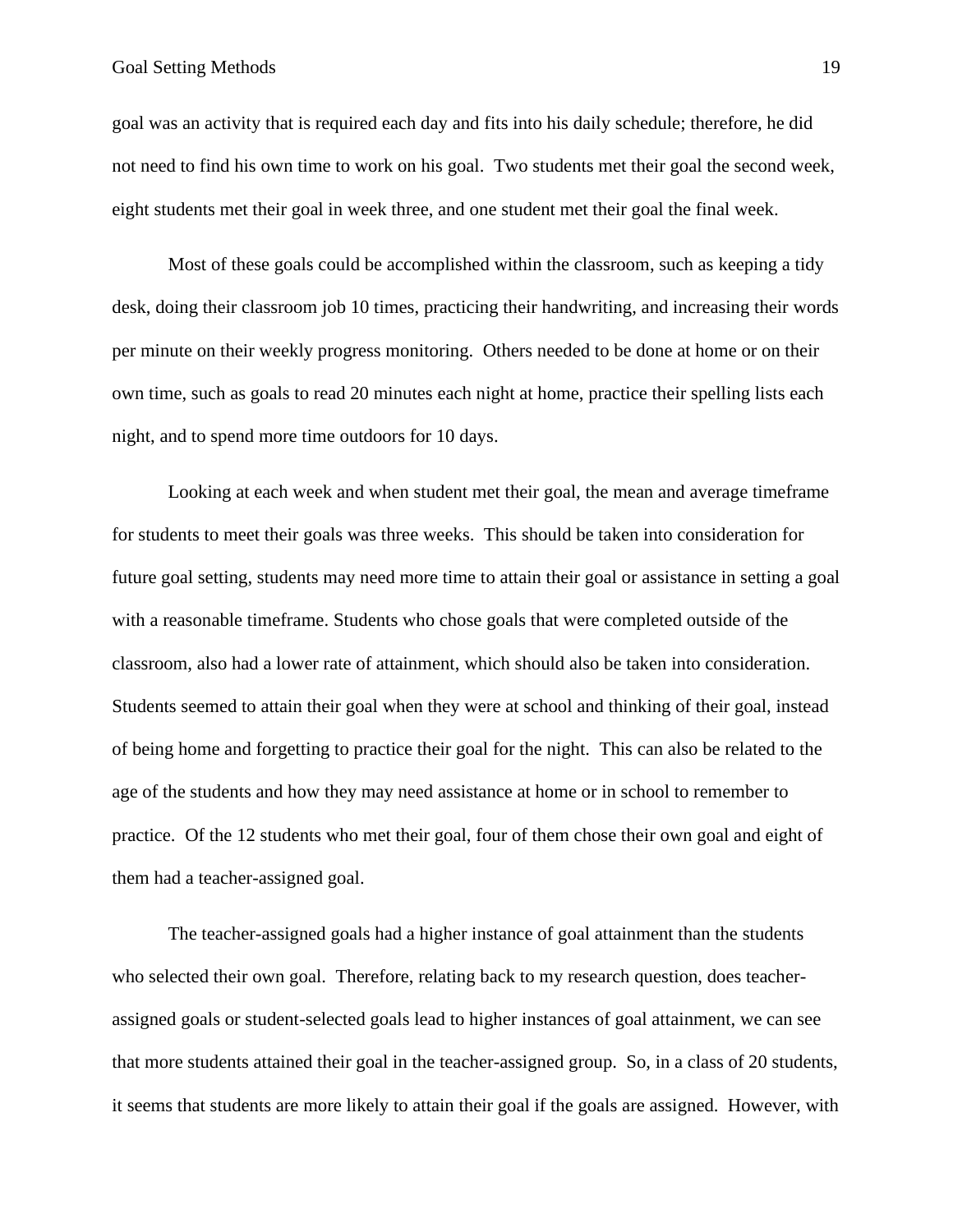#### Goal Setting Methods 20

a bigger or different sample size, and depending on the goal-setting background of the students, different classes could have different outcomes. For my own classroom, students will need more lessons on SMART goal setting and have teacher-assigned goals to work on in order to practice the skills and strategies for setting goals independently.

I hypothesized that students who selected their own goals would have a higher instance of goal attainment. This is because students would be more self-motivated along with their prior knowledge of how to set SMART goals. Our classroom and school have been working on goal setting for two years, now. I hypothesized that because of this background knowledge and practice, students would be able to set and meet their own goals, creating more motivation, rather than when being assigned a goal. However, this did not turn out to be the case. More students accomplished their goals within the teacher-assigned group. Research has shown that goal setting and goal reaching is motivating. Research has also shown us that if students cannot set a clear SMART goal, they are less likely to attain their goal, decreasing motivation.

Even though the teacher-assigned group had a higher instance of goal attainment, the data must be analyzed to measure if the difference between the two groups is significant and truly makes a difference when goal setting. In order to determine if the teacher-selected goals had a significant effect on goal attainment, I completed the Chi-Square Test on Association with the data collected. This test shows if there is a statistically significant difference between the two goal-setting groups between meeting and not meeting goals. Figure 2 shows the Chi-Square Test on Association.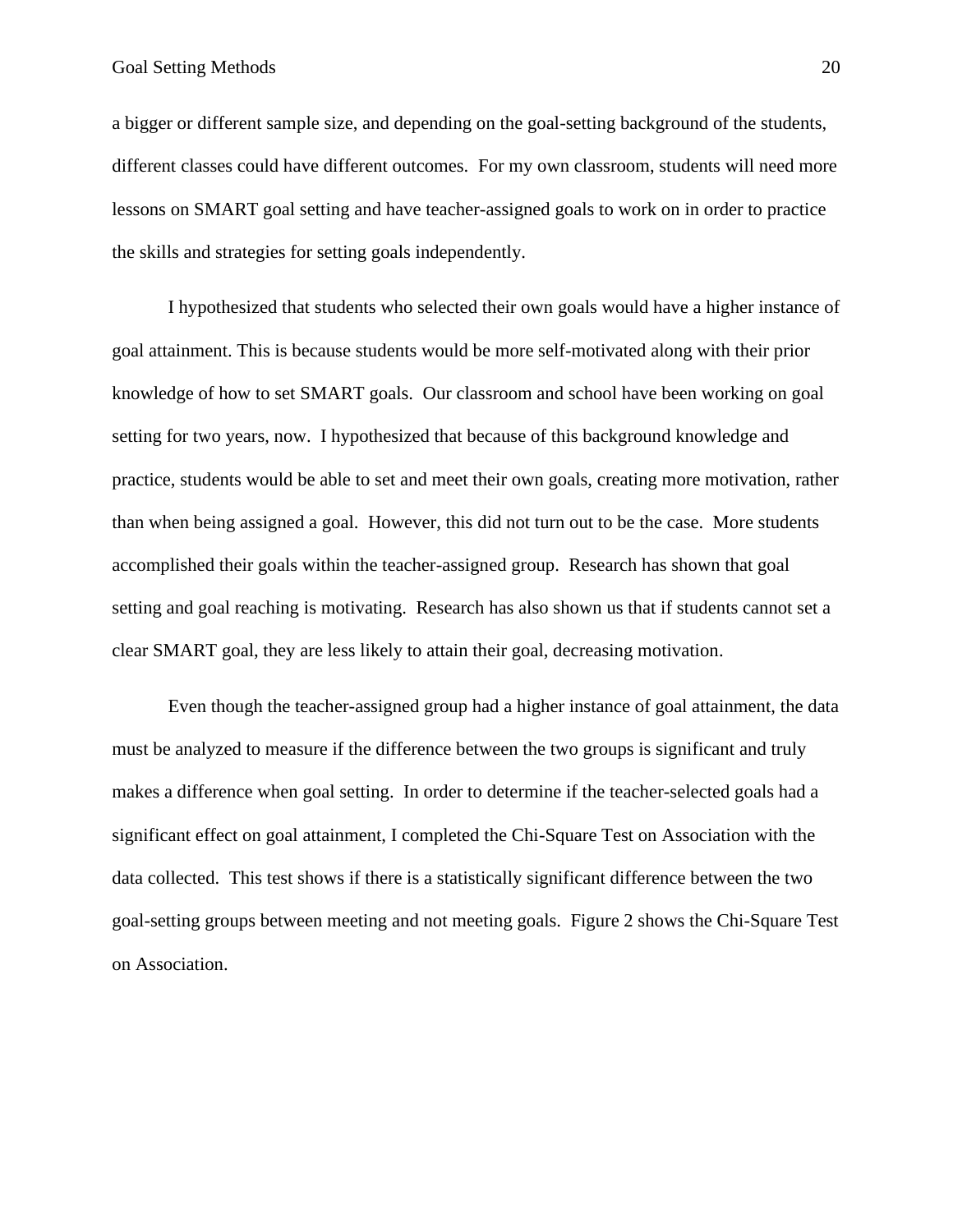## **Figure 2**

#### *Chi-Square Test on Association*

|                               | Met                  | <b>Did Not Meet</b> | <b>Marginal Row Totals</b> |
|-------------------------------|----------------------|---------------------|----------------------------|
| <b>Student Selected</b>       | 4 (6) [0.67]         | $6(4)$ [1]          | 10                         |
| Teacher Selected              | $(6)$ $[0.67]$<br>8. | $2(4)$ [1]          | 10                         |
| <b>Marginal Column Totals</b> | 12                   | 8                   | (Grand Total)<br>20        |

The chi-square statistic is 3.3333. The p-value is .067889. Not significant at  $p <$  .05.

The chi-square statistic with Yates correction is 1.875. The p-value is .170904. Not significant at  $p < 0.05$ .

Even though more students reached their goals within the teacher-assigned group, the Chi-Square Test on Association showed that there is not a significant difference between the groups,  $X^2$  (1,  $N = 20$ ) = 3.33,  $p = .068$ . The p value within this data is greater than .05, which determines that there is not a statistically significant difference between the two goal-setting groups. Therefore, even though more students reached their goal in the teacher-assigned group, it does not make a significant difference in the attainment of goals.

## <span id="page-21-0"></span>**Discussion**

#### <span id="page-21-1"></span>**Summary of Major Findings**

This research project found that, between the two groups--teacher-assigned and studentselected--the group that was assigned a goal had a higher rate of goal attainment than the group of students who chose their own goal. This is the opposite of what was originally hypothesized. Since my students have a background in goal setting knowledge, through the Leader in Me program, it was thought that they would be able to set their own SMART goals, have higher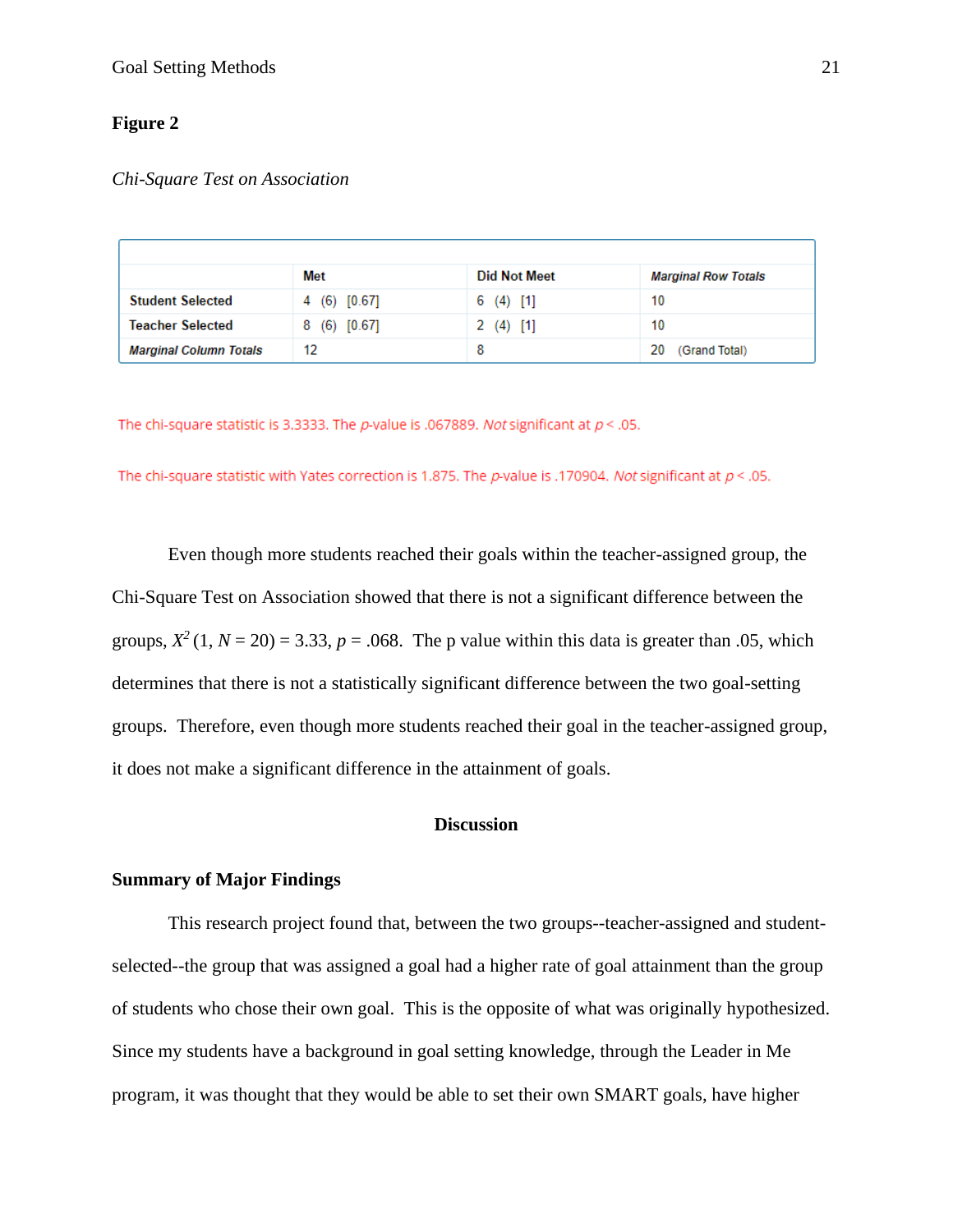motivation, and reach their goals. However, many students who chose their own goal either chose a goal that needed to be completed outside of the classroom or a goal that was not motivating to them. Some students did not know what they wanted to work on or set a goal toward. Since we are in the early years of goal setting, students may need more practice and experience with this skill.

One student wanted to be able to jump higher than the gymnastics bar at recess, while another student wanted to read 20 minutes each night at home. Both were specific goals and had lead measures to help attain their goals. However, the student who wanted to jump higher would forget to practice when it came time for recess, showing that this was not a relevant goal for their life. The other student would also forget to read when they got home. On the other hand, one student chose a goal of tidying their desk each morning when they got to school, and one student chose a goal to complete their classroom job 10 times within the four-week span. These studentselected goals were attained because they were able to be completed in the classroom and would be in the routine of completing the tasks within our daily schedules. Therefore, it seems that if a goal being set could be within their everyday routine and lives, students may have a higher chance of meeting their goal.

This project and goal setting experience was wide-open for students. The goals did not need to be academic-based, school-based, performance-based, etc. Students could choose to set any goal they would like. Since this was their first time setting a goal, this gave them a chance to select something that was meaningful to them. This proved to be quite the challenge and almost too open-ended for the students. Therefore, for my future work with goal setting in the classroom, I will be deciding the topic for the goals so that all students are focused on the same skills. For example, next time they could all set goals within reading fluency, spelling test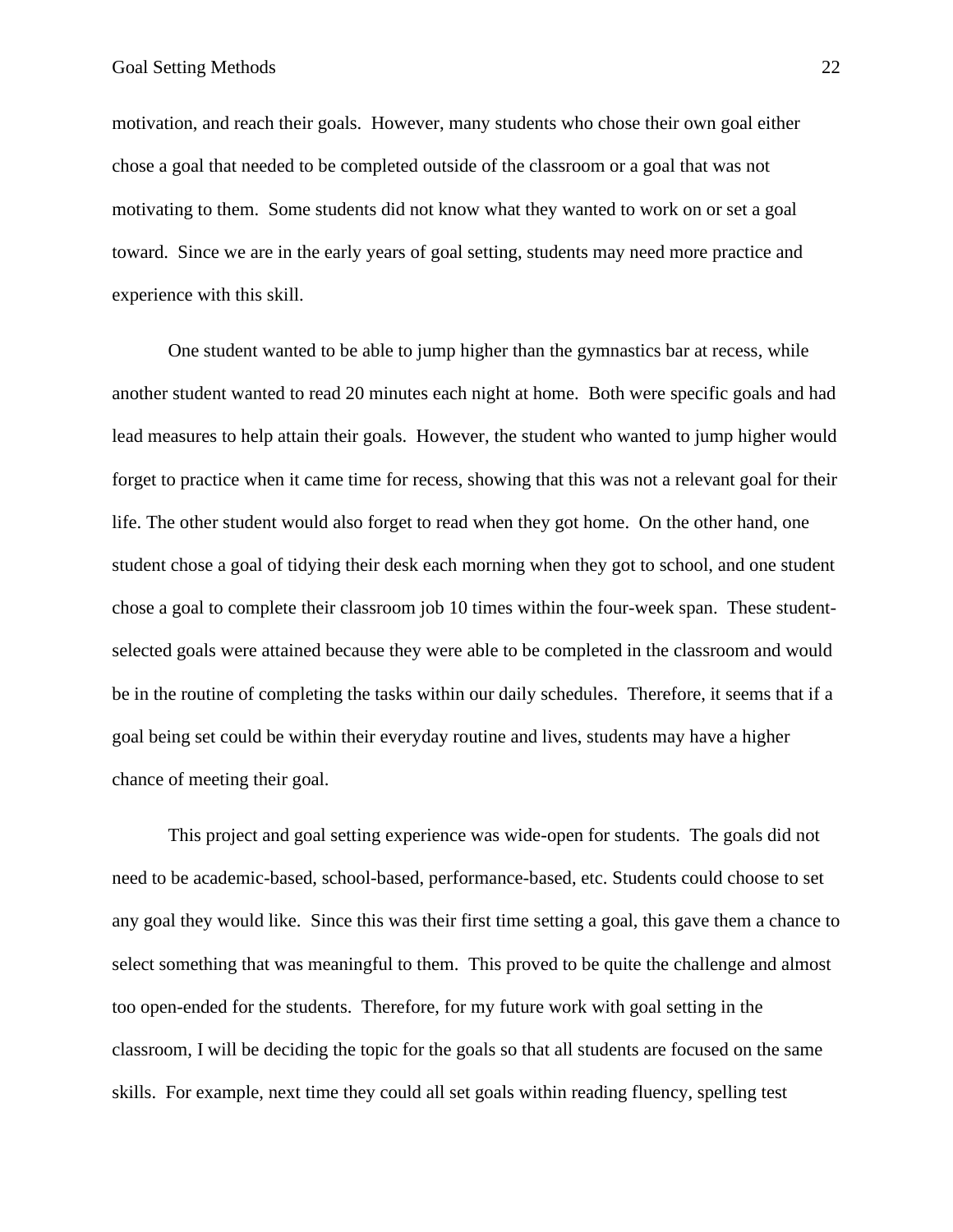scores, math automaticity assessments, etc. This way, students would all be working on the same type of skill, they would just have their own goal to reach. We would also be able to have a set time in the day to work toward the goals since they will all be on the same topic or area of study. Goal setting is a skill that needs to build on itself. We need to start out with a smaller scope and work our way to bigger, independent goals.

## **Impact on Teaching**

Based on what I found through this research, with my small sample size, I will be moving forward with a combined goal setting process of student and teacher decided goals. This can create a conversation about what they would like to accomplish along with that I believe is attainable for them to reach. We will set goals that are collaborated together so that students have a good sense of the direction they are headed with a specific, measurable, attainable, relevant, and time-based (SMART) goal.

## <span id="page-23-0"></span>**Limitations of the Study**

A few limitations exist within this research project. First, the sample size was only 20 students. Using bigger groups would allow for the data to better represent if there is significance between the two goal setting groups. Another limitation to this study is that this was the first time students had set and worked toward a goal. This was their first experience with this skill; if students had already been setting goals each year in school, there may have been a different outcome to the data. Perhaps if students had set goals before, the student-selected goal group may have had a higher instance of attainment. This goal setting project was also open-ended with the subject and topic for their goals. Data and outcomes could have been different if there were a specific goal setting topic or subject that all students focused on. This could have helped with students who were unsure of what they wanted to work on as their goal. Finally, this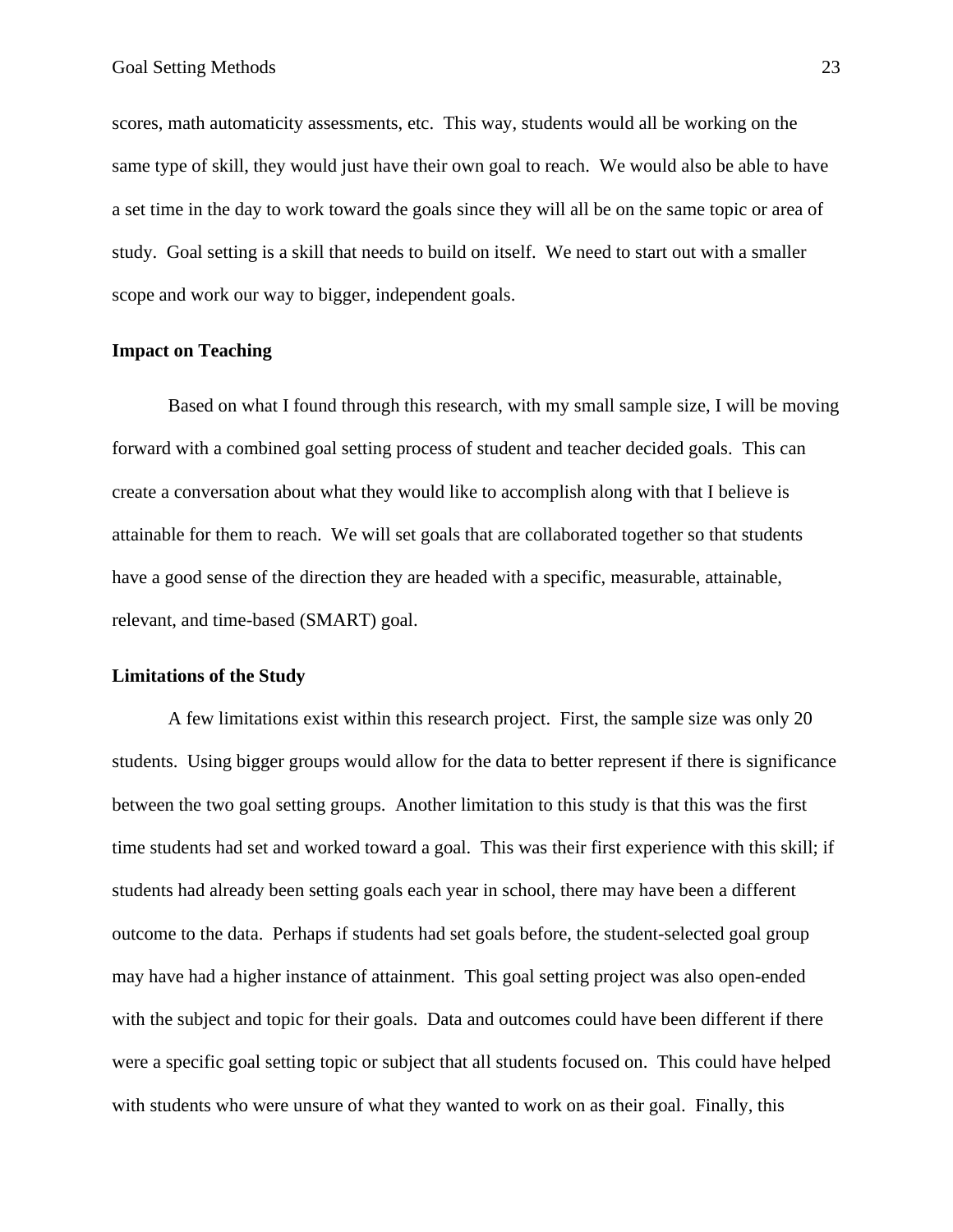project was set up to last four weeks. Students did not get to choose the duration. Perhaps if the students who did not meet their goals within the timeframe had longer, they may have achieved their goals.

#### <span id="page-24-0"></span>**Further Study**

When deciding whether to assign students their goals or allow them to select their own, future research should focus on one topic within the classroom for students who are starting out and setting their first goals. Choose a topic, such as fluency, and have students set their goal around that topic. This can assist students to better understand what realistic and attainable goals are and how to set them. With one topic, this can also assist the researcher in determining the best goal-selection method based on one variable.

Timeframes for set goals should also be considered in future research. Perhaps researchers evaluate the difference between short and long-term goals within the classroom. Do short-term goals create more motivation since they are attained more quickly? Do long-term goals create more attainment since students have more time to practice and work toward their goals? Researchers could find if there is a difference in goal attainment when the teacher is assigning a deadline versus when a student is assigning their own timeframe. This can all help to measure how well students can create SMART goals by assessing each piece of S.M.A.R.T.

<span id="page-24-1"></span>Finally, future researchers could focus on the differences between goals that take place at home and goals that will be worked on at school. Depending on the age of the students, these could have quite different outcomes and findings. Younger students may need to keep goal work in the classroom in order to have reminders, routines, and structure; while students who are older may be able to work outside of the classroom by taking initiative toward their goal.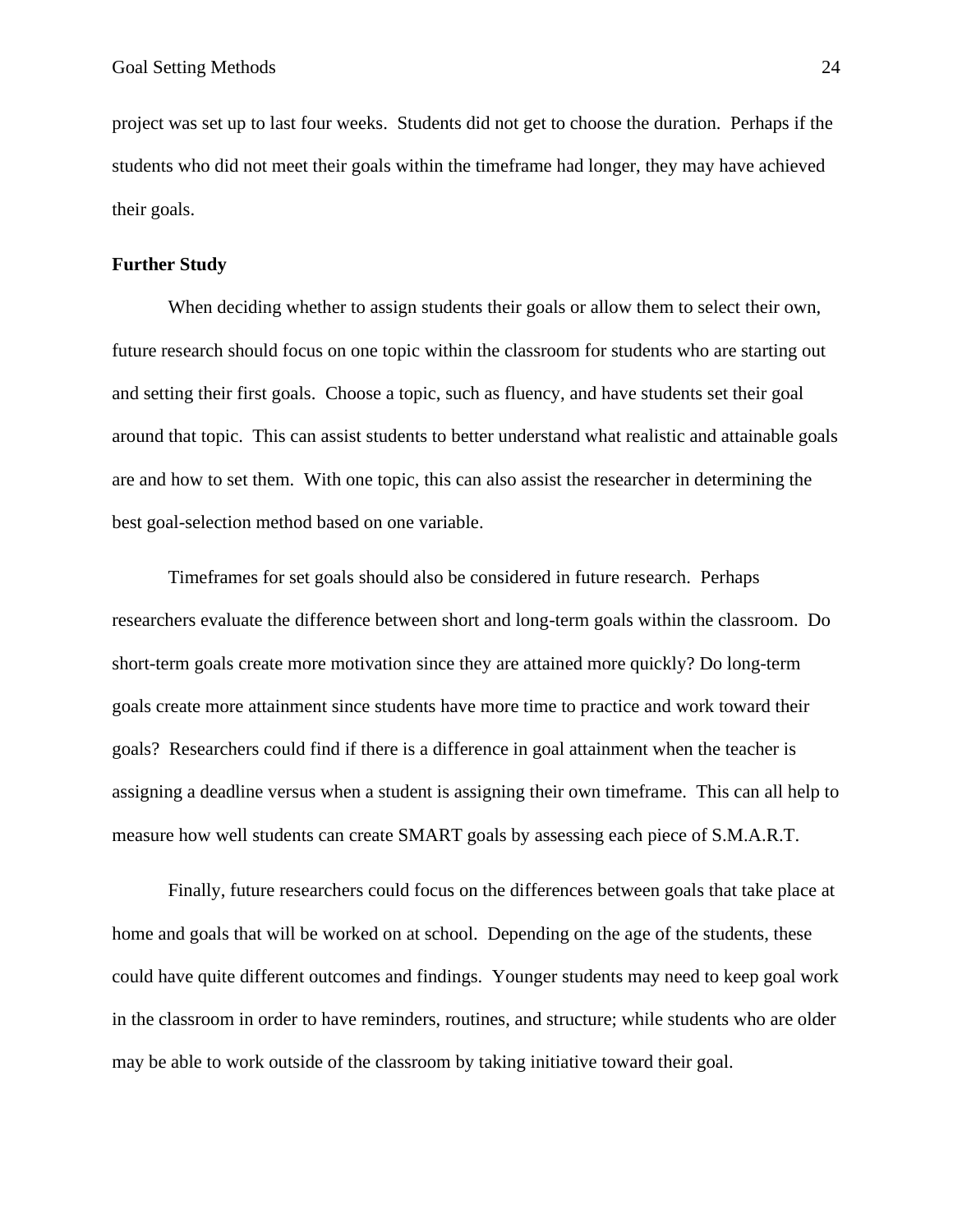## **Conclusion**

This study analyzed the difference in goal attainment between two groups of students. The study found that students in the teacher-assigned goal group had a higher instance of goal attainment when compared to the student-selected goal group; however, data analysis showed that there is not a significant difference between the two groups to determine one better method over the other. Future research is needed with a larger group of students, and perhaps a more focused topic/subject for the goals, to continue the determination of which method leads to higher goal attainment. This study will assist my classroom goal-setting practice. More goal setting knowledge and lessons are needed to increase student awareness of how to set and identify SMART goals. Goal setting is a skill that takes time and practice.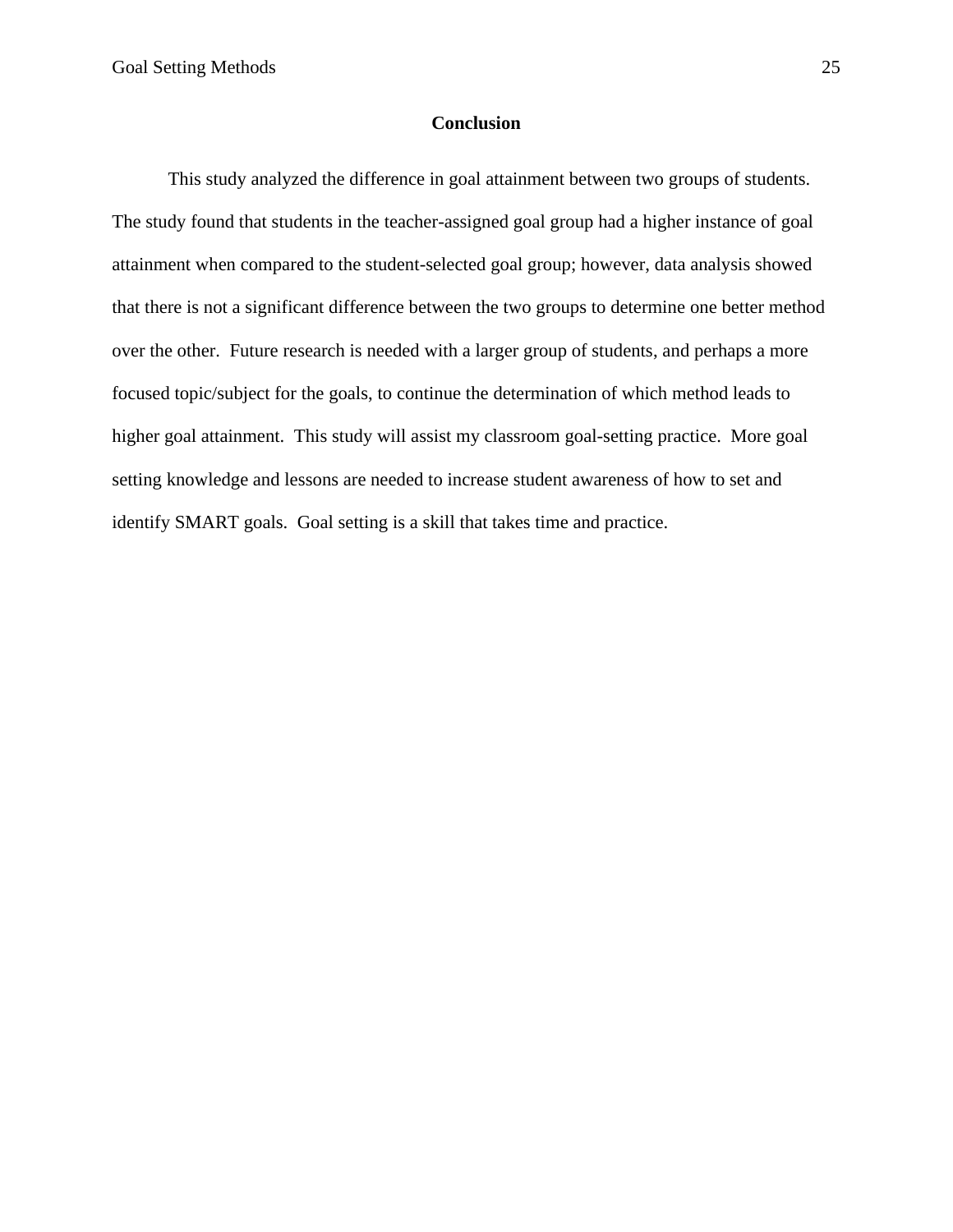#### **References**

- <span id="page-26-0"></span>Alesch, K. & Niblack-Rickard, F. (2018). The effect of goal setting and student self-reflection on motivation and on task behavior in the upper elementary public montessori environment. *Sophia, the St. Catherine University repository website: <https://sophia.stkate.edu/maed/285>*
- Bierle, E. (2019). Does goal setting make a better reader? [dissertation]. *Northwestern College. [https://nwcommons.nwciowa.edu/education\\_masters/135/](https://nwcommons.nwciowa.edu/education_masters/135/)*
- Brown, P., & Byrnes, L. (2014). The development and use of individual learning plans for deaf and hard of hearing students in victoria, australia. *Deafness and Education International*, *16*(4), 204–217*. [https://doi](https://doi-org.ezproxy.nwciowa.edu/10.1179/1557069X13Y.0000000034)[org.ezproxy.nwciowa.edu/10.1179/1557069X13Y.0000000034](https://doi-org.ezproxy.nwciowa.edu/10.1179/1557069X13Y.0000000034)*
- Carroll, A., Gordon, K., Haynes, M., & Houghton, S. (2013). Goal setting and self-efficacy among delinquent, at-risk and not at-risk adolescents. *Journal of Youth and Adolescence, 42*(3), 431-43*.<http://dx.doi.org/10.1007/s10964-012-9799-y>*
- Cheng, Z., Richardson, J., & Newby, T. (2020). Using digital badges as goal-setting facilitators: a multiple case study. *Journal of Computing in Higher Education, 32*(2), 406-428. *<http://dx.doi.org/10.1007/s12528-019-09240-z>*
- Cote, D., Jones, V., Barnett, C., Pavelek, K., Nguyen, H., & Sparks, S. (2014). Teaching problem solving skills to elementary age students with autism. *Education and Training in Autism and Developmental Disabilities*, *49*(2), 189–199. *[http://ezproxy.nwciowa.edu/login?url=https://www.proquest.com/scholarly-](http://ezproxy.nwciowa.edu/login?url=https://www.proquest.com/scholarly-journals/teaching-problem-solving-skills-elementary-age/docview/1526125211/se-2?accountid=28306)*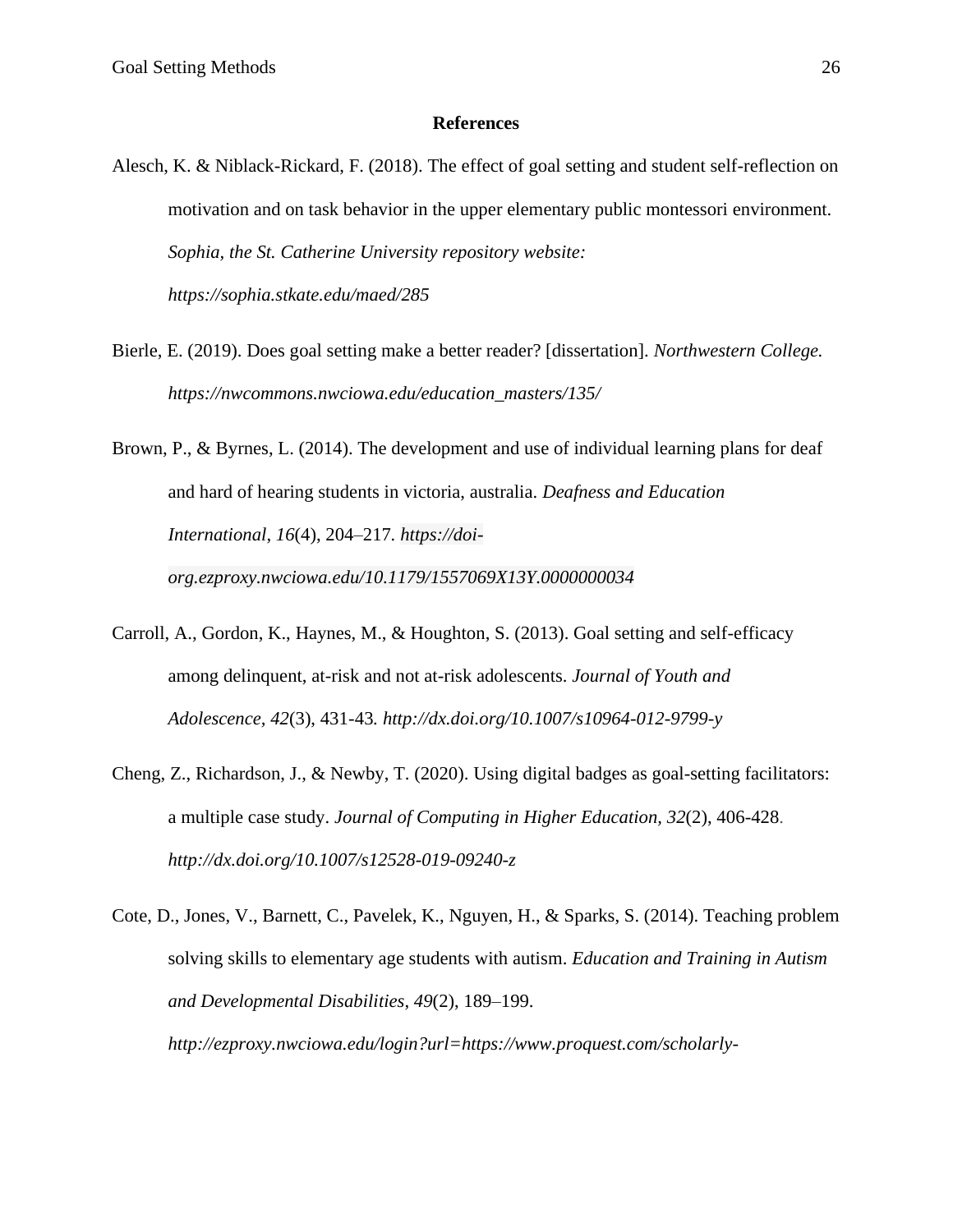*[journals/teaching-problem-solving-skills-elementary-age/docview/1526125211/se-](http://ezproxy.nwciowa.edu/login?url=https://www.proquest.com/scholarly-journals/teaching-problem-solving-skills-elementary-age/docview/1526125211/se-2?accountid=28306)[2?accountid=28306](http://ezproxy.nwciowa.edu/login?url=https://www.proquest.com/scholarly-journals/teaching-problem-solving-skills-elementary-age/docview/1526125211/se-2?accountid=28306)*

DeMink-Carthew, J., Olofson, M., LeGeros, L., Netcoh, S., & Hennessey, S. (2017). An analysis of approaches to goal setting in middle grades personalized learning environments. *Research in Middle Level Education, 40*(10), 1–11*. <https://doi.org/10.1080/19404476.2017.1392689>*

Erturan-Ilker, G. (2014). Effects of feedback on achievement goals and perceived motivational climate in physical education. *Issues in Educational Research, 24*(2), 152-161*. [http://ezproxy.nwciowa.edu/login?url=https://www.proquest.com/scholarly](http://ezproxy.nwciowa.edu/login?url=https://www.proquest.com/scholarly-journals/effects-feedback-on-achievement-goals-perceived/docview/2393125956/se-2)[journals/effects-feedback-on-achievement-goals-perceived/docview/2393125956/se-2](http://ezproxy.nwciowa.edu/login?url=https://www.proquest.com/scholarly-journals/effects-feedback-on-achievement-goals-perceived/docview/2393125956/se-2)*

- Fitch, V. A. (2013). Further fostering intrinsic motivation in the montessori elementary classroom. *Distributed by ERIC Clearinghouse.* Retrieved January 30, 2022, from <https://eric.ed.gov/?id=ED540068>
- Gerani, C., Theodosiou, A., Barkoukis, V., Papacharisis, V., Tsorbatzoudis, H., & Gioupsani, A. (2020). The effect of a goal-setting program in physical education on cognitive and affective outcomes of the lesson. *Physical Educator, 77*(2), 332-356. *<http://dx.doi.org/10.18666/TPE-2020-V77-I2-9489>*
- Ginns, P., Martin, A. J., Durksen, T. L., Burns, E. C., & Pope, A. (2018). Personal Best (PB) goal-setting enhances arithmetical problem-solving. *Australian Educational Researcher, 1-19.<https://doi-org.ezproxy.nwciowa.edu/10.1002/jaba.92>*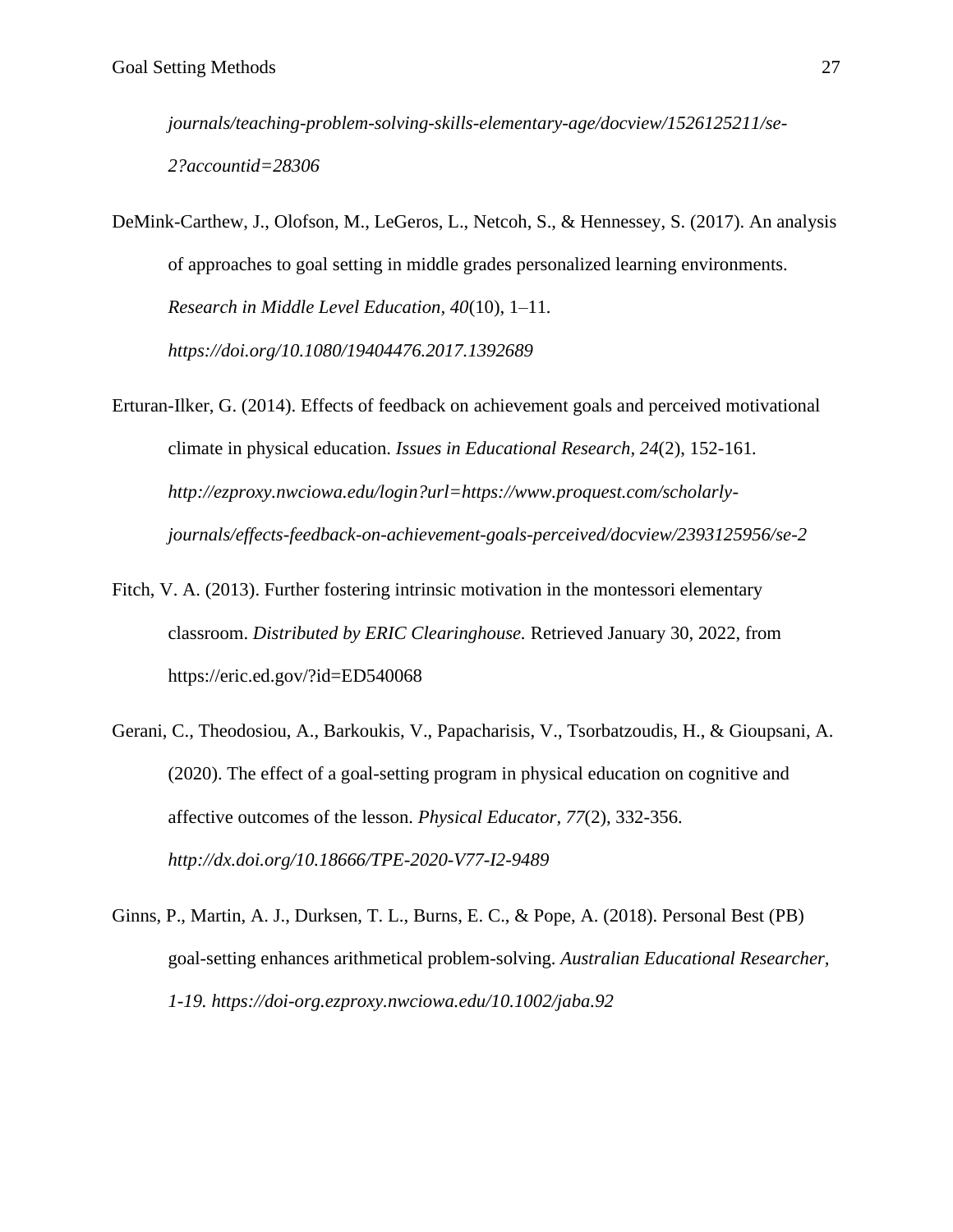- Gross, T., Duhon, G., Hansen, B., Rowland, J., Schutte, G., & Williams, J. (2014). The effect of goal-line presentation and goal selection on first-grader subtraction fluency. *Journal of Experimental Education, 82*(4), 555–571*.<https://www.jstor.org/stable/26594431>*
- Hansen, B. & Wills, H. (2014). The effects of goal setting, contingent reward, and instruction on writing skills. *Journal of Applied Behavior Analysis*, 47(1), 171–175. *[https://doi](https://doi-org.ezproxy.nwciowa.edu/10.1002/jaba.92)[org.ezproxy.nwciowa.edu/10.1002/jaba.92](https://doi-org.ezproxy.nwciowa.edu/10.1002/jaba.92)*
- Kleinert, J., Harrison, E., Mills, K., Dueppen, B., & Trailor, A. (2014). Self-determined goal selection and planning by students with disabilities across grade bands and disability categories. *Education and Training in Autism and Developmental Disabilities*, *49*(3), 464–477. *[http://ezproxy.nwciowa.edu/login?url=https://www.proquest.com/scholarly](http://ezproxy.nwciowa.edu/login?url=https://www.proquest.com/scholarly-journals/self-determined-goal-selection-planning-students/docview/1554980067/se-2?accountid=28306)[journals/self-determined-goal-selection-planning-students/docview/1554980067/se-](http://ezproxy.nwciowa.edu/login?url=https://www.proquest.com/scholarly-journals/self-determined-goal-selection-planning-students/docview/1554980067/se-2?accountid=28306)[2?accountid=28306](http://ezproxy.nwciowa.edu/login?url=https://www.proquest.com/scholarly-journals/self-determined-goal-selection-planning-students/docview/1554980067/se-2?accountid=28306)*
- Kleinert, W., Silva, M., Codding, R., Feinberg, A., & St. James, P. (2017). Enhancing classroom management using the classroom check-up consultation model with in-vivo coaching and goal setting components. *School Psychology Forum*, *11*(1), 5–19. *[http://ezproxy.nwciowa.edu/login?url=https://www.proquest.com/scholarly](http://ezproxy.nwciowa.edu/login?url=https://www.proquest.com/scholarly-journals/enhancing-classroom-management-using-check-up/docview/1930877921/se-2?accountid=28306)[journals/enhancing-classroom-management-using-check-up/docview/1930877921/se-](http://ezproxy.nwciowa.edu/login?url=https://www.proquest.com/scholarly-journals/enhancing-classroom-management-using-check-up/docview/1930877921/se-2?accountid=28306)[2?accountid=28306](http://ezproxy.nwciowa.edu/login?url=https://www.proquest.com/scholarly-journals/enhancing-classroom-management-using-check-up/docview/1930877921/se-2?accountid=28306)*
- Koenig, E., Eckert, T., & Hier, B. (2016). Using performance feedback and goal setting to improve elementary students' writing fluency: a randomized controlled trial. *School Psychology Review, 45*(3), 275–295.

*[http://ezproxy.nwciowa.edu/login?url=https://www.proquest.com/scholarly-](http://ezproxy.nwciowa.edu/login?url=https://www.proquest.com/scholarly-journals/using-performance-feedback-goal-setting-improve/docview/2087745314/se-2?accountid=28306)*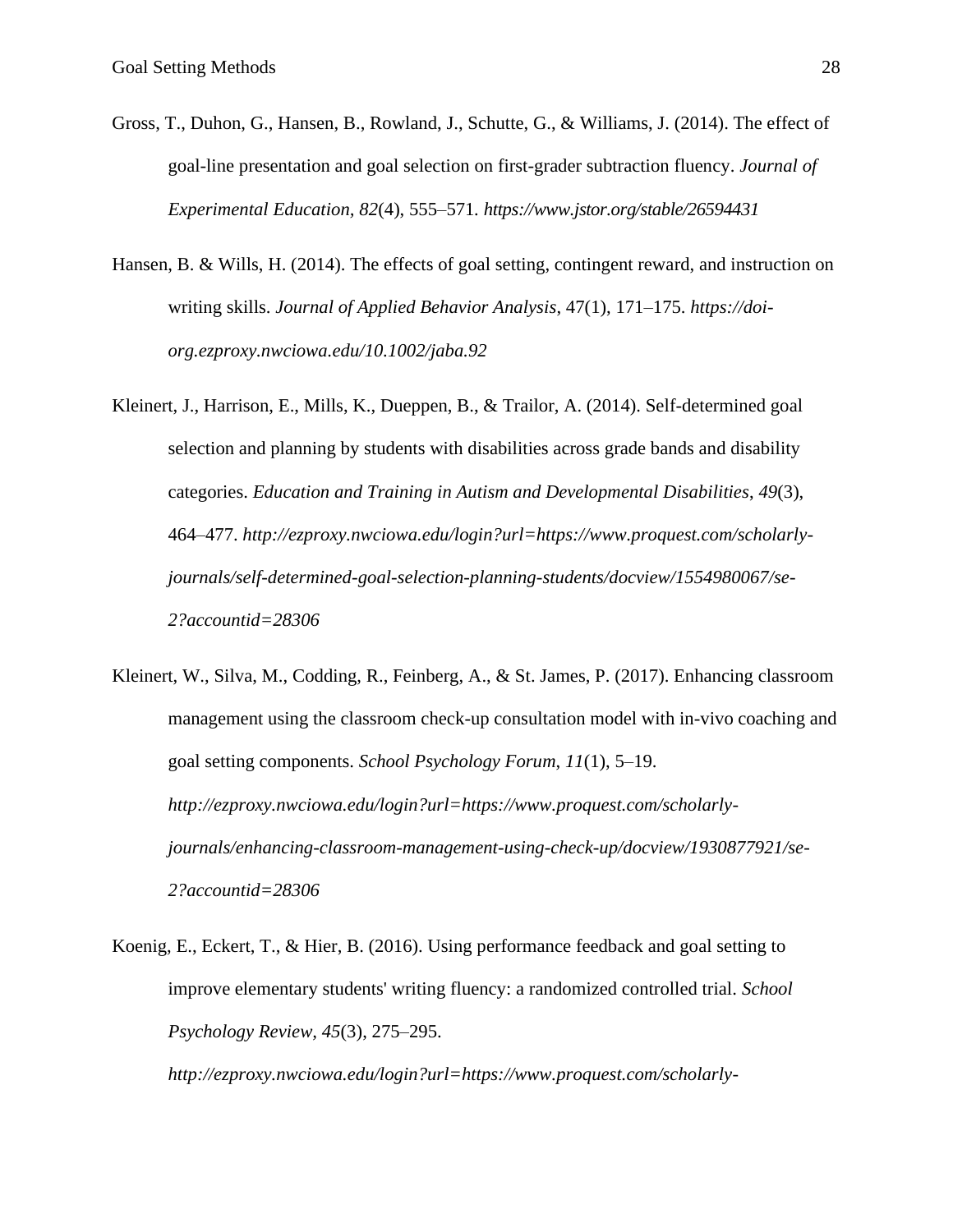*[journals/using-performance-feedback-goal-setting-improve/docview/2087745314/se-](http://ezproxy.nwciowa.edu/login?url=https://www.proquest.com/scholarly-journals/using-performance-feedback-goal-setting-improve/docview/2087745314/se-2?accountid=28306)[2?accountid=28306](http://ezproxy.nwciowa.edu/login?url=https://www.proquest.com/scholarly-journals/using-performance-feedback-goal-setting-improve/docview/2087745314/se-2?accountid=28306)*

- Martin, A., Durksen, T., Williamson, D., Kiss, J., & Ginns, P. (2014). Personal best (pb) goal setting and students' motivation in science: A study of science valuing and aspirations. *The Australian Educational and Developmental Psychologist, 31*(2), 85-96. *<http://dx.doi.org/10.1017/edp.2014.19>*
- McDonald, S., & Trost, S. (2015). The effects of a goal setting intervention on aerobic fitness in middle school students. *Journal of Teaching in Physical Education*, *34*(4), 576-587. *<https://doi-org.ezproxy.nwciowa.edu/10.1123/jtpe.2014-0138>*
- Reed, D., & Lynn, D. (2016). The effects of an inference-making strategy taught with and without goal setting. *Learning Disability Quarterly*, *39*(3), 133–145. *<https://www.jstor.org/stable/44280652>*
- Stevenson, N. A. (2016). Effects of planning and goal setting on reducing latency to task engagement for struggling readers in middle school. *Journal of Behavioral Education, 25*(2), 206-222. *<http://dx.doi.org/10.1007/s10864-015-9238-8>*